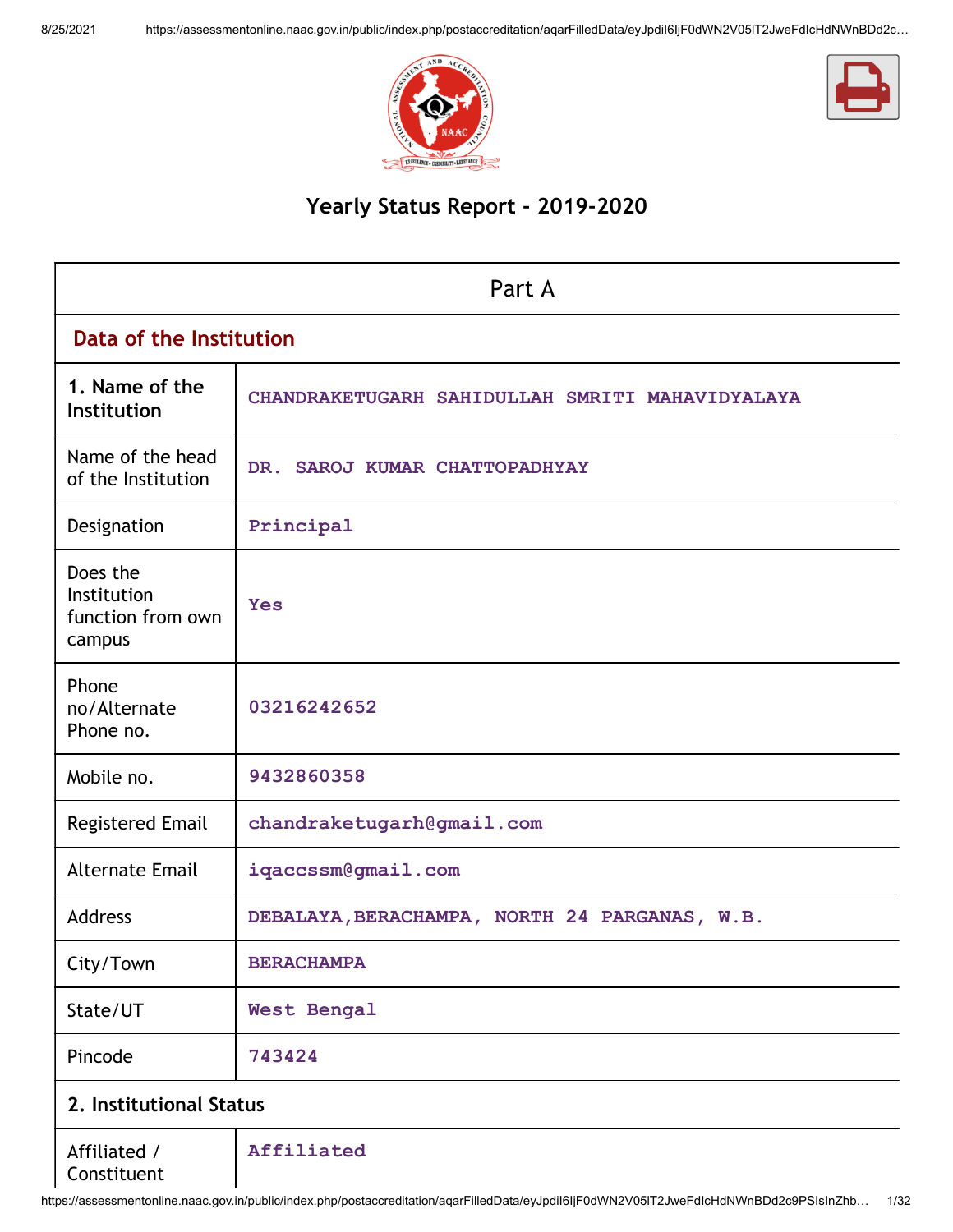| Type of Institution                                                           | Co-education                                                       |  |
|-------------------------------------------------------------------------------|--------------------------------------------------------------------|--|
| Location                                                                      | Rural                                                              |  |
| <b>Financial Status</b>                                                       | Self financed and grant-in-aid                                     |  |
| Name of the IQAC<br>CO-<br>ordinator/Director                                 | DR. SAURABH BHATTACHARYYA                                          |  |
| Phone<br>no/Alternate<br>Phone no.                                            | 03216242652                                                        |  |
| Mobile no.                                                                    | 9433373371                                                         |  |
| <b>Registered Email</b>                                                       | iqaccssm@gmail.com                                                 |  |
| <b>Alternate Email</b>                                                        | bhattacharyya.saurabh@gmail.com                                    |  |
| 3. Website Address                                                            |                                                                    |  |
| Web-link of the<br><b>AQAR: (Previous</b><br>Academic Year)                   | http://www.cssmberachampa.org/doc/aqar_report%2018_19.po           |  |
| 4. Whether<br><b>Academic</b><br>Calendar<br>prepared during<br>the year      | <b>Yes</b>                                                         |  |
| if yes, whether it<br>is uploaded in the<br>institutional<br>website: Weblink | http://www.cssmberachampa.org/doc/academic%20calender%20<br>20.pdf |  |

# 5. Accrediation Details

|  | Cycle<br><b>CGPA</b><br><b>Year of Accrediation</b><br>Grade |      |                    |                   | Validity       |
|--|--------------------------------------------------------------|------|--------------------|-------------------|----------------|
|  |                                                              |      | <b>Period From</b> | <b>Period</b>     |                |
|  |                                                              | 2.12 | 2016               | $16 - Dec - 2016$ | $15$ -Dec- $2$ |

6. Date of Establishment of IQAC 31-May-2014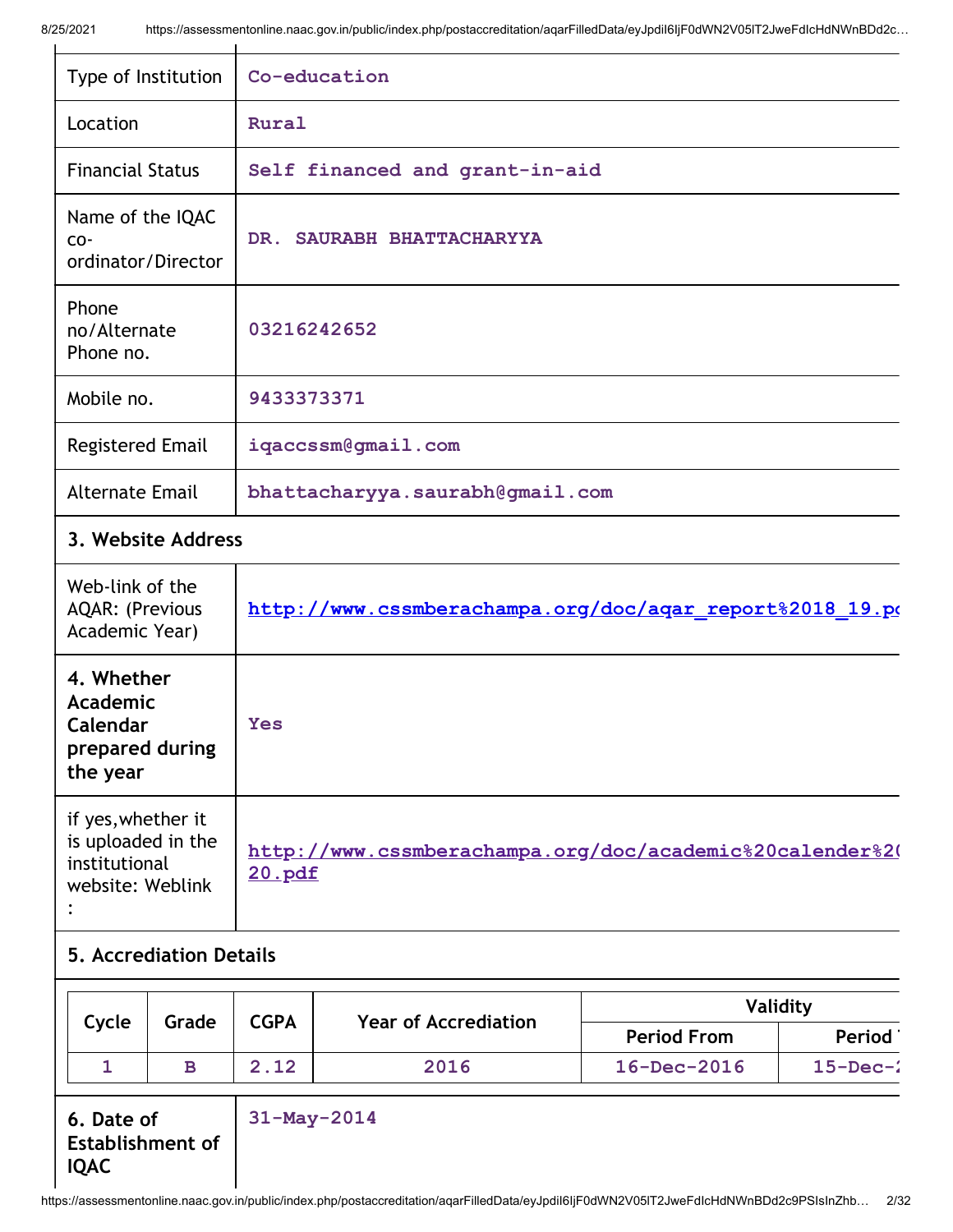| Quality initiatives by IQAC during the year for promoting quality culture                                       |                                             |                                  |  |  |  |
|-----------------------------------------------------------------------------------------------------------------|---------------------------------------------|----------------------------------|--|--|--|
| Item /Title of the quality initiative by IQAC                                                                   | Date &<br><b>Duration</b>                   | Number of partic<br>beneficiarie |  |  |  |
| CYCLE RALLEY FOR AWARENESS ON AFORESTRATION<br>AND WATER CONSERVATION                                           | $25 - Ju1 -$<br>2019<br>$\mathbf{1}$        | 200                              |  |  |  |
| <b>SRIJON PROHOR</b>                                                                                            | $31 - \text{Jul}$ -<br>2019<br>$\mathbf{1}$ | 40                               |  |  |  |
| STATE LEVEL SEMINAR ON ENVIRONMENTAL AWARENESS<br>AND GOING GREEN                                               | $10 - Aug -$<br>2019<br>$\mathbf{1}$        | 150                              |  |  |  |
| PROGRAMME ON JOB OPARTUNITY                                                                                     | $26 - Aug -$<br>2019<br>$\mathbf{1}$        | 70                               |  |  |  |
| SEMINAR ON BICENTINARY OF ISWAR CHANDRA<br><b>VIDYASAGAR</b>                                                    | $26 - Sep -$<br>2019<br>$\mathbf{1}$        | 100                              |  |  |  |
| MEET THE RESERCHER                                                                                              | $11 - Jan-$<br>2020<br>$\mathbf{1}$         | 80                               |  |  |  |
| FILM FESTIVAL                                                                                                   | $20 - Jan -$<br>2020<br>3                   | 300                              |  |  |  |
| STRENTHENING FEEDBACK SYSTEM                                                                                    | $01-Feb-$<br>2020<br>6                      | 910                              |  |  |  |
| <b>BOOK FAIR</b>                                                                                                | $14$ -Feb-<br>2020<br>3                     | 4000                             |  |  |  |
| STATE LEVEL WEBINAR ON COVID 19                                                                                 | $30 - Jun -$<br>2020<br>1                   | 250                              |  |  |  |
| <b>View File</b>                                                                                                |                                             |                                  |  |  |  |
| 8. Provide the list of funds by Central/ State Government- UGC/CSIR/DST/DBT/ICMR/TEQIP/<br>Bank/CPE of UGC etc. |                                             |                                  |  |  |  |
| Institution/Department/Faculty<br>Scheme<br><b>Funding Agency</b>                                               |                                             | Year of award with duration      |  |  |  |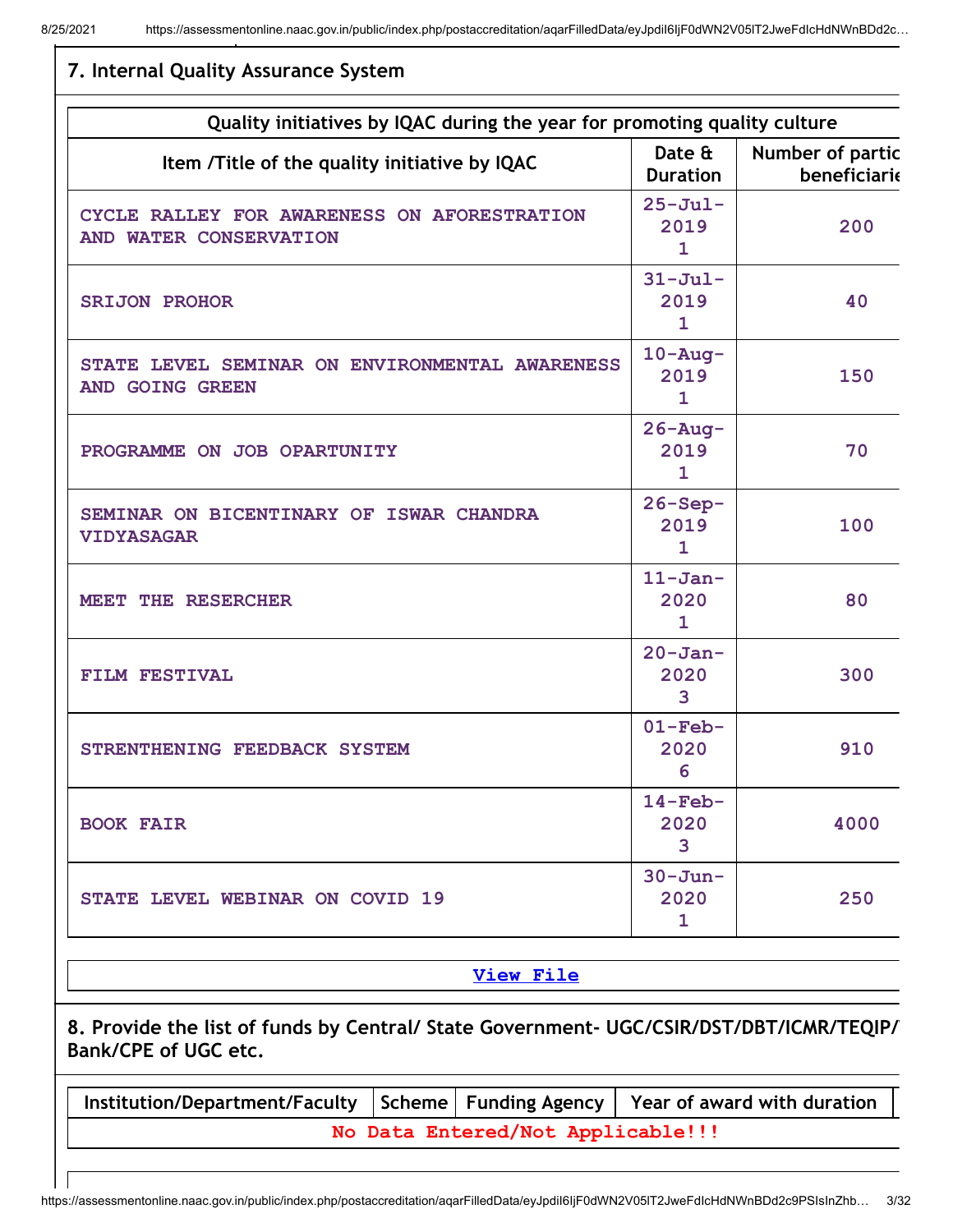|  |  | No Files Uploaded !!! |  |
|--|--|-----------------------|--|
|--|--|-----------------------|--|

| 9. Whether<br>composition of<br>IQAC as per<br>latest NAAC<br>guidelines:                                                                                                                                                  | <b>Yes</b>       |  |  |
|----------------------------------------------------------------------------------------------------------------------------------------------------------------------------------------------------------------------------|------------------|--|--|
| <b>Upload latest</b><br>notification of<br>formation of IQAC                                                                                                                                                               | <b>View File</b> |  |  |
| 10. Number of<br><b>IQAC</b> meetings<br>held during the<br>year:                                                                                                                                                          | 4                |  |  |
| The minutes of<br>IQAC meeting and<br>compliances to<br>the decisions have<br>been uploaded on<br>the institutional<br>website                                                                                             | <b>Yes</b>       |  |  |
| Upload the<br>minutes of<br>meeting and<br>action taken<br>report                                                                                                                                                          | <b>View File</b> |  |  |
| 11. Whether<br><b>IQAC</b> received<br>funding from<br>any of the<br>funding agency<br>to support its<br>activities during<br>the year?                                                                                    | <b>No</b>        |  |  |
| 12. Significant contributions made by IQAC during the current year (maximum five bullets)                                                                                                                                  |                  |  |  |
| Building awareness regarding research and analysis among employee . hol<br>career and academic workshop strengthening the environmental awareness<br>campaigns Increasing the scope and rang of the Book Fair Striving for |                  |  |  |

```
View File
```
atmosphere of cultural awareness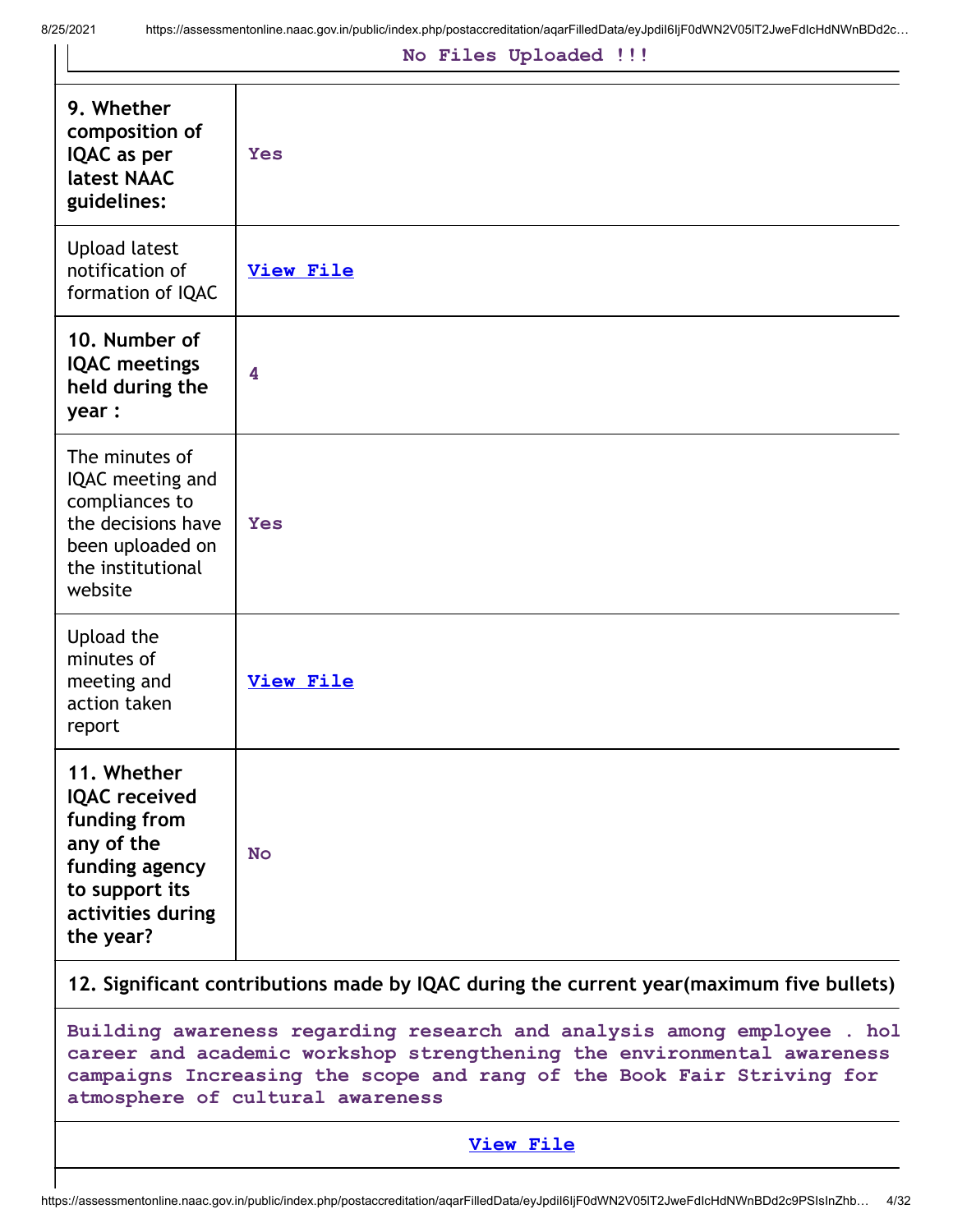13. Plan of action chalked out by the IQAC in the beginning of the academic year towards ( Enhancement and outcome achieved by the end of the academic year

| <b>Plan of Action</b>                                                                                                                                                                                                                          | <b>Achivements/Outcomes</b>                                                                                                                                                                                                                                                           |
|------------------------------------------------------------------------------------------------------------------------------------------------------------------------------------------------------------------------------------------------|---------------------------------------------------------------------------------------------------------------------------------------------------------------------------------------------------------------------------------------------------------------------------------------|
| Adopting the CBCS system with the<br>conventional mode of teaching                                                                                                                                                                             | Students go under the CBCS and the<br>conventional mode have been given pre<br>academic attention so that none of th<br>categories feel left out                                                                                                                                      |
| Increasing the academic range of<br>the college                                                                                                                                                                                                | UG course in Physics, Physical Educa<br>and Mathematics have been initiated<br>this session                                                                                                                                                                                           |
| Developing the cultural<br>atmosphere of the college                                                                                                                                                                                           | Book fair and the film festival was<br>organised by the IQAC of the college<br>keeping the goal in view.                                                                                                                                                                              |
| Bringing about more environmental<br>awareness among the stake holder<br>and the local community                                                                                                                                               | Seminar and workshop related to<br>environmental awareness like the nat<br>seminaron ' Going Green' were held di<br>the session.                                                                                                                                                      |
| Motivate stake holders in being<br>more and more involve in research<br>and analysis                                                                                                                                                           | Mid the Researcher programme have be<br>regularly held in order to acquaint<br>about the different aspects of system<br>research. It was also decided from th<br>of institution that funding would be<br>allocated for exceptional projects a<br>research coming from the faculty.    |
| Develop the sprit of creative<br>innovation among different<br>sectors of the stake holders                                                                                                                                                    | A journal of creative learning was b<br>about by the Non teaching staff of th<br>college in which the creative talent<br>the different members of the staff was<br>showcase.                                                                                                          |
| IQAC has indiscare in this<br>session motivated all departments<br>and subcommittees to organise<br>seminars, workshop and symposia<br>in different disciplines. This<br>would improve the teaching<br>learning process in the<br>institution. | Several seminars, conferences, invit<br>lectures were organised by different<br>departments of the college. This alse<br>include the state level seminar held<br>commemorate the bicentenary of the b<br>of Iswar Chandra Vidyasagar one of ti<br>Pionears of the Bengal Renaissance. |
| The IQAC provided the proposal<br>for expansion of teaching area<br>and upgradation of existing<br>facilities in view of the<br>increasing number of students<br>taking admission in the college.                                              | Number of infrastructural expansion v<br>executed and laboratories for the sc.<br>faculties were expanded in space and<br>logistical infrastructural aspects.                                                                                                                         |
| The IQAC tried its best for the<br>betterment of the college<br>publications.                                                                                                                                                                  | A publication of the students Union<br>Chetona was published this year havi:<br>received full support for the IQAC. '                                                                                                                                                                 |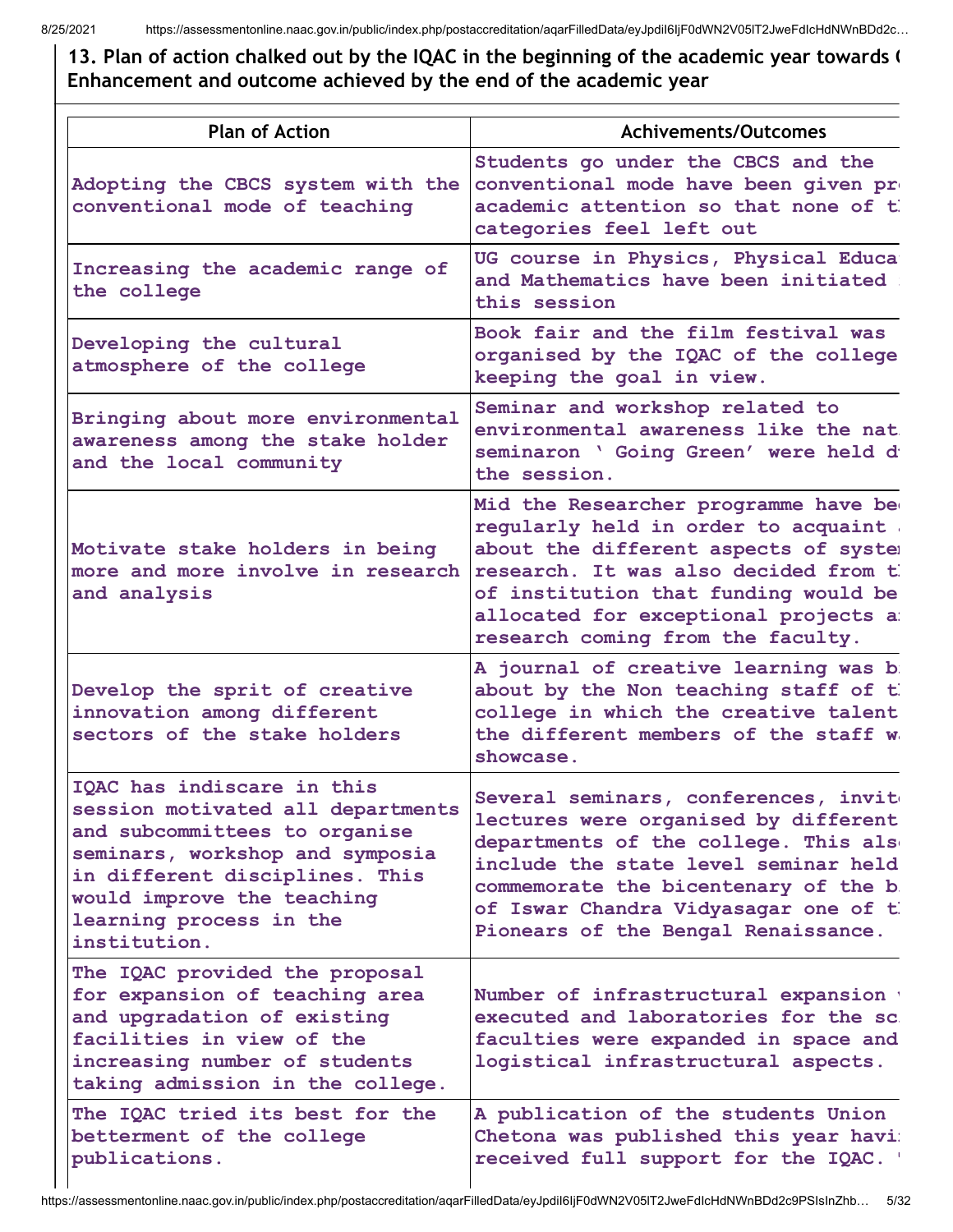|                                                                                                                                            |                               |                                                                                                                                                                                                                                                                                | Teachers council Annual publication .<br>Sandhane was also being prepared in<br>major grade. |  |  |
|--------------------------------------------------------------------------------------------------------------------------------------------|-------------------------------|--------------------------------------------------------------------------------------------------------------------------------------------------------------------------------------------------------------------------------------------------------------------------------|----------------------------------------------------------------------------------------------|--|--|
| To celebrate the Bicentenary of<br>Pandit Iswar Chandra Vidyasagar<br>throughout the session                                               |                               | The IQAC in collaboration with the B<br>Department of the college organise a<br>day state level seminar entitled<br>vidyasagar in his bicentenary year :<br>search of a greater light on 26th<br>September, 2019 the Birth bi-Centina:<br>of the Great Reformer and Educationi |                                                                                              |  |  |
|                                                                                                                                            |                               |                                                                                                                                                                                                                                                                                | <b>View File</b>                                                                             |  |  |
| 14. Whether<br><b>AQAR</b> was<br>placed before<br>statutory body?                                                                         | <b>Yes</b>                    |                                                                                                                                                                                                                                                                                |                                                                                              |  |  |
|                                                                                                                                            | <b>Name of Statutory Body</b> |                                                                                                                                                                                                                                                                                | <b>Meeting Date</b>                                                                          |  |  |
|                                                                                                                                            | Governing Body of the College |                                                                                                                                                                                                                                                                                | $17 - Aug - 2021$                                                                            |  |  |
| 15. Whether<br>NAAC/or any<br>other accredited<br>body(s) visited<br><b>IQAC</b> or<br>interacted with<br>it to assess the<br>functioning? | <b>No</b>                     |                                                                                                                                                                                                                                                                                |                                                                                              |  |  |
| 16. Whether<br>institutional<br>data submitted<br>to AISHE:                                                                                | <b>Yes</b>                    |                                                                                                                                                                                                                                                                                |                                                                                              |  |  |
| Year of<br>Submission                                                                                                                      | 2020                          |                                                                                                                                                                                                                                                                                |                                                                                              |  |  |
| Date of<br>Submission                                                                                                                      | 14-Feb-2020                   |                                                                                                                                                                                                                                                                                |                                                                                              |  |  |
| 17. Does the<br><b>Institution have</b><br>Management<br><b>Information</b><br>System?                                                     | <b>Yes</b>                    |                                                                                                                                                                                                                                                                                |                                                                                              |  |  |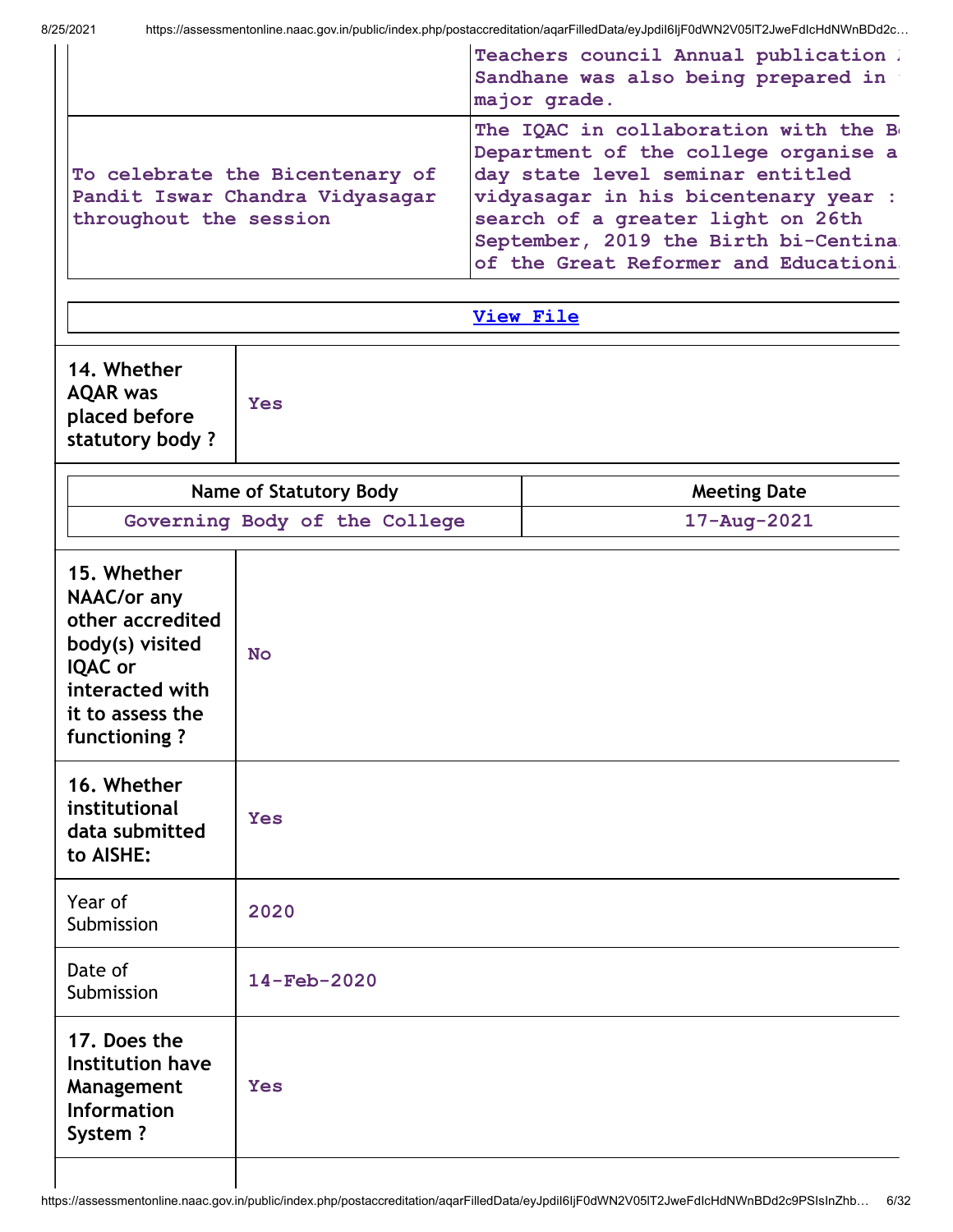If yes, give a brief descripiton and a list of modules currently operational (maximum 500 words) The Management information system is basically working t the college website. The admission process is fully onli a portal which has a its link in the college website. St can access the admission portal and reach the payment qa through this link. So far as the student data management concern the college works through several modules like  $l$ Management, Financial Transaction management, Student da Management which mainly function through the college Loc Area Network. Steps are being taken to integrate these m with the college website in order to make the management Information system completely online. Regarding examinat all related activities like university registration, fil up of examination forms are done digitally. Tabulation  $i$ framing of mark sheet along with the preservation of examination results have been fully computerised. Databa about the teaching and the non teaching members of the s council are also digitally preserved. Many modules are presently operational in the college. They include those related to students payment gateway / banking accounting management and Document management. HRMS module of IFMS being used for billing with financial matters and Salary Staff. CTS module of IFMS is being used for PF Managemen library is partially computerised with the help of OPAC KOHA. multi user operating system Linux is used in the library. Library card of the students are digital and th bar codes. Inflibnet nlist module is subscribed for teac learning process and research. The entire college along the library is being covered by a secured system of Loca Network. The entire college is under wifi coverage.

## Part B

## CRITERION I – CURRICULAR ASPECTS

### 1.1 – Curriculum Planning and Implementation

1.1.1 – Institution has the mechanism for well planned curriculum delivery and documentation. Exp words

The most challenging aspects of curriculum delivery and documentation period was that of integrating the traditional 1+1+1 system with the based credit system in the semester mode for all subjects taught in th As a result the college had to go through a complete process of changed curriculum syllabus components nature of marks distribution and the lo the examination system. Marks for attendance and internal assignme assessments were introduced from this year by the university. To a themselves with the paradigmatic change that was coming in the higher system teachers from most of the departments actively participated workshops organised by the respective Board of studies. This enabled equip themselves for curriculum delivery in a major way. The differen of a new system were also communicated to the students to enable them with the radical change in the teaching learning process that was tak: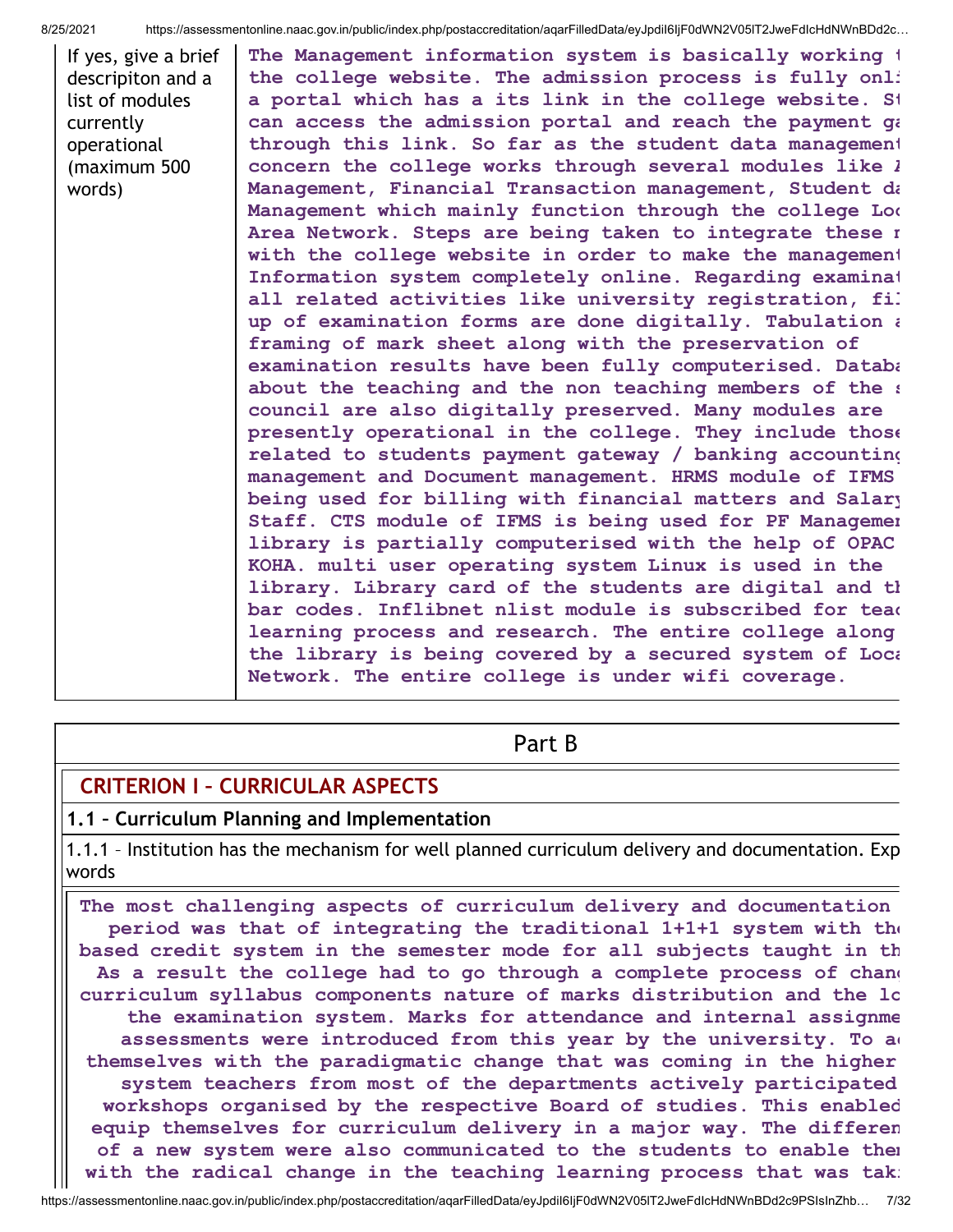As a result students were also inspired to make full uses of the CBC: The academic calendar of the college laid down the plan of curriculum for both the CBCS and the annual system. Each department of the colleg as much as possible to this academic plan. Regarding documentation eac the college is recorded in all necessary details in the daily diary department which is periodically ratified by the Head of the Departm subsequently by the Principal of the college. Regular formative and : assessments are taken by the college as well as the university. In lectures, students' seminar, academic tours and seminars are regularly by the departments. Each teachers has to record the number of classes him or her and other activities done in a manual register which is pe: supervise by the principal. ICT Classes involving the uses of audio vi and power point presentation are regularly held by the different depa The continuous and comprehensive revaluation which is a very importan the CBCS pattern is taken by the department and result are discussed regularly held departmental meetings. In order to ensure proper qua teaching a well framed feedback system is also in place.

### 1.1.2 – Certificate/ Diploma Courses introduced during the academic year

| Certificate | <b>Diploma</b><br>Courses | Dates of<br><b>Introduction</b> | <b>Duration</b> | Focus on<br>employability/entrepreneurship |  |
|-------------|---------------------------|---------------------------------|-----------------|--------------------------------------------|--|
| N.A         | Nil                       | Nil                             | Nil             | Nil                                        |  |

### 1.2 – Academic Flexibility

1.2.1 – New programmes/courses introduced during the academic year

| <b>Programme/Course</b> | <b>Programme Specialization</b> | Dates of Inti |
|-------------------------|---------------------------------|---------------|
| <b>BA</b>               | Physical Education General      | 16/07/        |
| <b>BSC</b>              | Mathematics General             | 16/07/        |
| <b>BSC</b>              | <b>Physics General</b>          | 16/07/        |

#### View [File](https://assessmentonline.naac.gov.in/public/Postacc/Program_introduced/12144_Program_introduced_1629904884.xls)

1.2.2 – Programmes in which Choice Based Credit System (CBCS)/Elective course system implement affiliated Colleges (if applicable) during the academic year.

| Name of programmes adopting        | Programme      | Date of implementation of CBCS/Ele |
|------------------------------------|----------------|------------------------------------|
| <b>CBCS</b>                        | Specialization | System                             |
| No Data Entered/Not Applicable !!! |                |                                    |

### 1.2.3 – Students enrolled in Certificate/ Diploma Courses introduced during the year

| <b>Certificate</b>                                                                         |  | Diploma Course       |                              |  |  |  |
|--------------------------------------------------------------------------------------------|--|----------------------|------------------------------|--|--|--|
| No Data Entered/Not Applicable !!!                                                         |  |                      |                              |  |  |  |
| 1.3 - Curriculum Enrichment                                                                |  |                      |                              |  |  |  |
| 1.3.1 - Value-added courses imparting transferable and life skills offered during the year |  |                      |                              |  |  |  |
| <b>Value Added Courses</b>                                                                 |  | Date of Introduction | <b>Number of Students En</b> |  |  |  |

N.A Nill Nill Nill Nill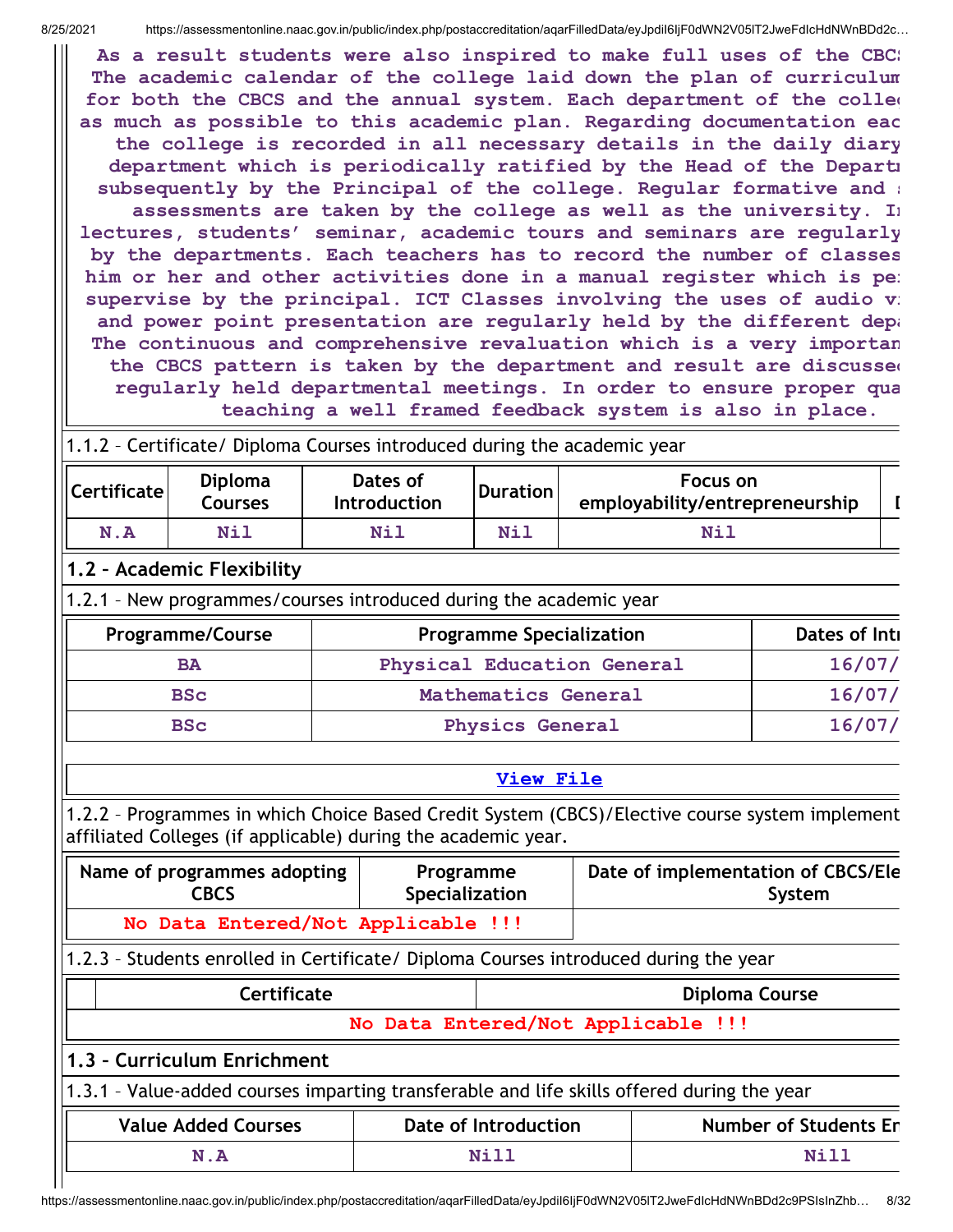#### No file uploaded.

1.3.2 – Field Projects / Internships under taken during the year

| Project/Programme<br>Title | <b>Programme Specialization</b>                                                                                                                                          | <b>No</b><br><b>enr</b> |
|----------------------------|--------------------------------------------------------------------------------------------------------------------------------------------------------------------------|-------------------------|
| <b>BA</b>                  | Field tour to National Institute of Orthopedically<br>Handicapped (NIOH) and National Institute of<br>Mentally Handicapped, Bonhooghly, Calcutta (Dept.<br>Of Education) |                         |
| <b>BA</b>                  | Vidyasagar Academy Porikrama and Jorasanko<br>Thakurbari Porikrama (Dept. Of Bengali)                                                                                    |                         |
| <b>BA</b>                  | Raja Rammohan Roy Memorial Museum Porikrama ( Dept<br>of Bengali)                                                                                                        |                         |
| <b>BSc</b>                 | Fish Farm Visit (Dept of ARDA)                                                                                                                                           |                         |
| <b>BSC</b>                 | Ranaghat Sericultural Farm Visit (Dept of ARDA)                                                                                                                          |                         |
| <b>BSc</b>                 | Rice Mill visit (Dept of ARDA)                                                                                                                                           |                         |

#### View [File](https://assessmentonline.naac.gov.in/public/Postacc/Projects_undertaken/12144_Projects_undertaken_1629539500.xlsx)

### 1.4 – Feedback System

1.4.1 – Whether structured feedback received from all the stakeholders.

| Students  | Yes |
|-----------|-----|
| Teachers  | Yes |
| Employers | Yes |
| Alumni    | Yes |
| Parents   | Yes |

1.4.2 - How the feedback obtained is being analyzed and utilized for overall development of the inse (maximum 500 words)

### Feedback Obtained

During the 2019-20 sessions 430 students who belong to the outgoing th gave their valuable feedback on different vital aspects of the college aspects includes teaching quality at the individual and departmental l rapport and successful communication with member of teaching and non t staff both inside and outside the class room service offered by the ce departmental libraries, sports and athletic activities of the college programmes, community empowerment and the general ambiance of the coll of the students offering feedback deeply appreciated the teaching-lear process and the conduct the services of the administrative staff. They a positive feedback on the management and day to day activity of the l were very satisfied with the interaction they had with teaching and no members regarding both academic, co-curricular, extracurricular and ot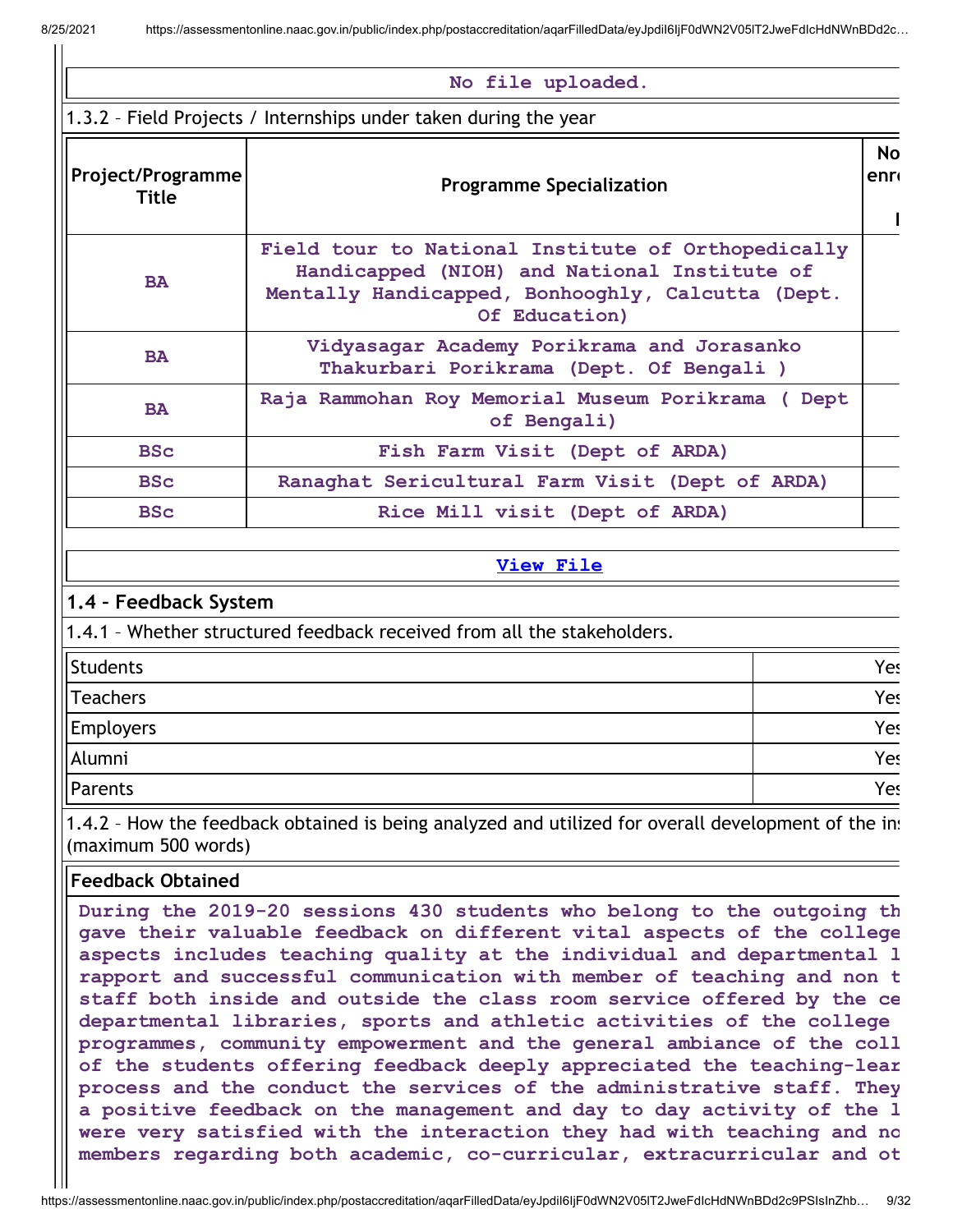aspects of the institution. The feedback from the students was positiv regarding the official administrative and academic atmosphere of the c Students were particularly appreciative of the concession process, sch and grants available with them and all other assistance provided by th The valuable feedback obtained from the stake holders of the college a processed by the Students' Welfare Subcommittee and the positive and t negative points are brought to the notice of the IQAC and the Principa college. The Principal then in collaboration with the IQAC chalks out of execution in such a way that the strong aspects are sustained and t ones are reformed and corrected in the next session. Extensive meeting with the students welfare subcommittee, the IQAC, the teachers council staff council in this regard. The opinion of the students union is als the process of this execution. Regarding feedback obtained from parent teachers, non teaching employees and the alumni, most of the responses largely positive. There were some grievances regarding the classrooms space in the teacher's room. The grievances were resolved as much as p the earliest. The overall nature of the feedback was satisfactory and appreciative.

## CRITERION II – TEACHING- LEARNING AND EVALUATION

## 2.1 – Student Enrolment and Profile

2.1.1 – Demand Ratio during the year

| Name of the<br>Programme | <b>Programme Specialization</b>      | Number of seats<br>available | <b>Number of Application</b><br>received |
|--------------------------|--------------------------------------|------------------------------|------------------------------------------|
| <b>BSc</b>               | Agriculture and Rural<br>Development | 24                           | 28                                       |
| <b>BA</b>                | Arabic                               | 89                           | 102                                      |
| Sanskrit<br><b>BA</b>    |                                      | 36                           | 11                                       |
| Sociology<br><b>BA</b>   |                                      | 36                           | 60                                       |
| <b>BA</b>                | Political science                    | 105                          | 41                                       |
| Education<br><b>BA</b>   |                                      | 126                          | 187                                      |
| <b>BA</b><br>Philosophy  |                                      | 105                          | 37                                       |
| History<br><b>BA</b>     |                                      | 126                          | 136                                      |
| English<br><b>BA</b>     |                                      | 112                          | 109                                      |
| <b>BA</b>                | Bengali                              | 175                          | 211                                      |

### View [File](https://assessmentonline.naac.gov.in/public/Postacc/Demand_ratio/12144_Demand_ratio_1629534476.xlsx)

# 2.2 – Catering to Student Diversity

l II

## 2.2.1 – Student - Full time teacher ratio (current year data)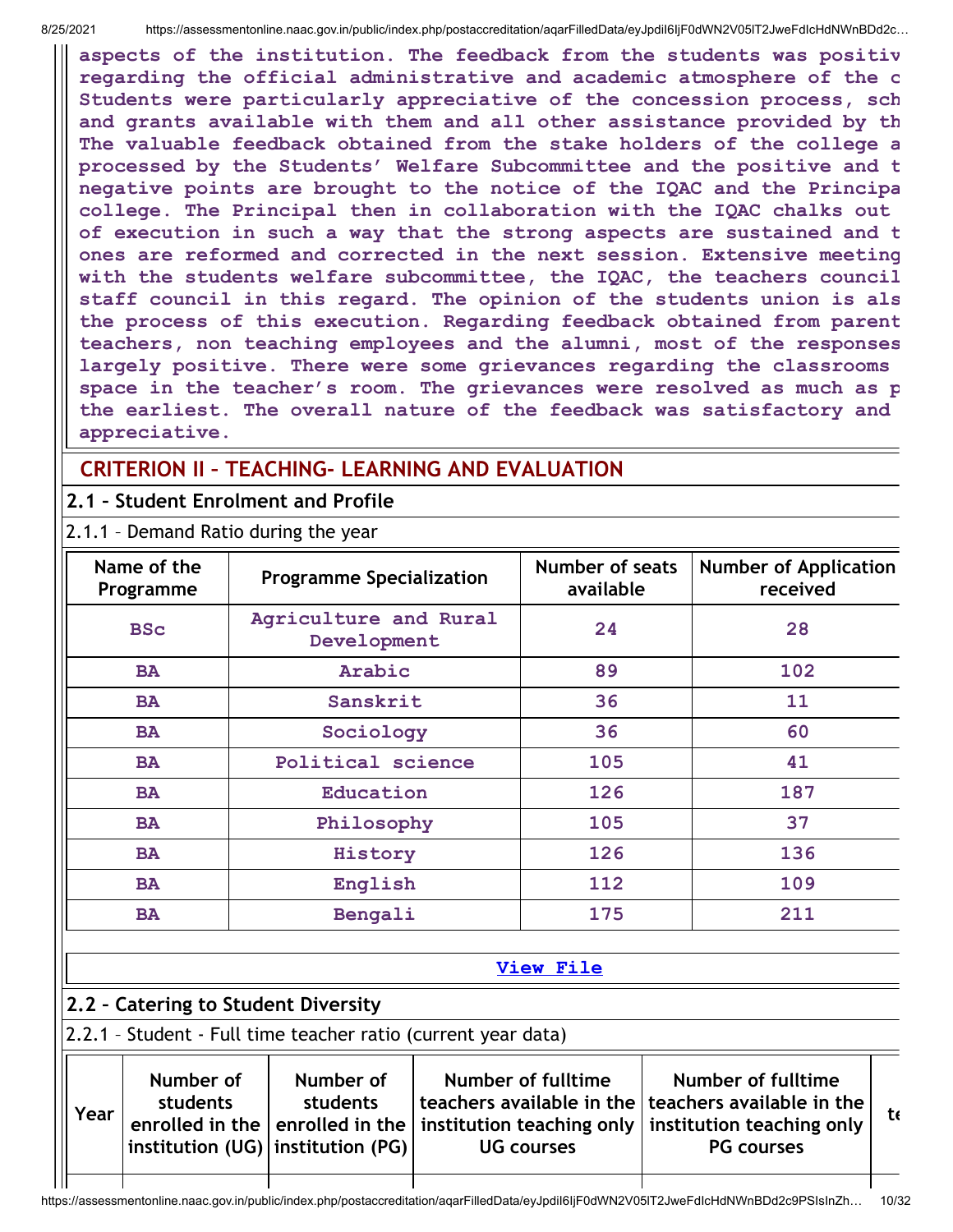| . .<br>$-$<br>______<br>____<br>_____ |
|---------------------------------------|
|---------------------------------------|

### 2.3 – Teaching - Learning Process

2.3.1 - Percentage of teachers using ICT for effective teaching with Learning Management Systems learning resources etc. (current year data)

| Number of<br><b>Feachers on</b><br>Roll | Number of teachers<br>using ICT (LMS, e-<br>Resources) | <b>ICT Tools and</b><br><b>resources</b><br>available | Number of ICT<br>enabled<br><b>Classrooms</b> | <b>Numberof</b><br>smart<br>classrooms | $E-r$<br>tec |
|-----------------------------------------|--------------------------------------------------------|-------------------------------------------------------|-----------------------------------------------|----------------------------------------|--------------|
| 45                                      | 45                                                     | 92                                                    |                                               |                                        |              |

### View File of ICT Tools and [resources](https://assessmentonline.naac.gov.in/public/Postacc/ict_tools/12144_ict_tools_1629534720.xlsx)

### View File of [E-resources](https://assessmentonline.naac.gov.in/public/Postacc/e_resource/12144_e_resource_1629534729.xlsx) and techniques used

## 2.3.2 – Students mentoring system available in the institution? Give details. (maximum 500 words)

Students who are enrolled in the various departments of the institution are taken care of by the the support staff with informal monitoring system. Discussion about students within special care i departmental meetings. The teachers are distributed with the responsibility of mentoring a certa students for a particular session or semester. They look after the overall academic performance for mentees and also take care of their physical and psychological well being. Students come to the c very unstable adolescent phase of their lives. They have bodies of adults and minds of children coordination of body and mind, reaching mental maturity commensurate with age and facing diffe of life require someone to take care of their psycho-social wellbeing. This is provided by the men which is a continuous activity maintained by the departments. Students are also indirectly ment different ancillary cells and subcommittees of the college. These sub committees includes th Counselling Cell, the Cultural Subcommittee and the Sports Subcommittee which perform the ta searching and encouraging proper development of the students throughout the period of the stude the college. Every year the Principal addresses the Fresher's Orientation Programme. This issue of introduced to the students over there. The college has a history of extremely friendly student te teaching staff relationship where students can express their emotional, personal, academic confidentially to the staff and receive important advice and counselling for their social and co development. Though the college have no placement cell yet, examinations are held by placemer that students can take part in them and secure their future life with economic self develop

| Number of students enrolled in the institution | Number of fulltime teachers | <b>Mentor</b> : $\prime$ |
|------------------------------------------------|-----------------------------|--------------------------|
| 2144                                           |                             |                          |

## 2.4 – Teacher Profile and Quality

|  | 2.4.1 - Number of full time teachers appointed during the year |
|--|----------------------------------------------------------------|
|--|----------------------------------------------------------------|

| No. of sanctioned | No. of filled    | Vacant           | Positions filled during the | No. o |
|-------------------|------------------|------------------|-----------------------------|-------|
| <b>positions</b>  | <b>positions</b> | <b>positions</b> | current year                |       |
| 45                | 45               | Nill             |                             |       |

2.4.2 – Honours and recognition received by teachers (received awards, recognition, fellowships at National, International level from Government, recognised bodies during the year )

| Year      | Name of full time teachers receiving awards                   | Name of the award, fe |
|-----------|---------------------------------------------------------------|-----------------------|
| <b>of</b> | from state level, national level, international   Designation | received from Goveri  |
| Award     | level                                                         | recognized bod        |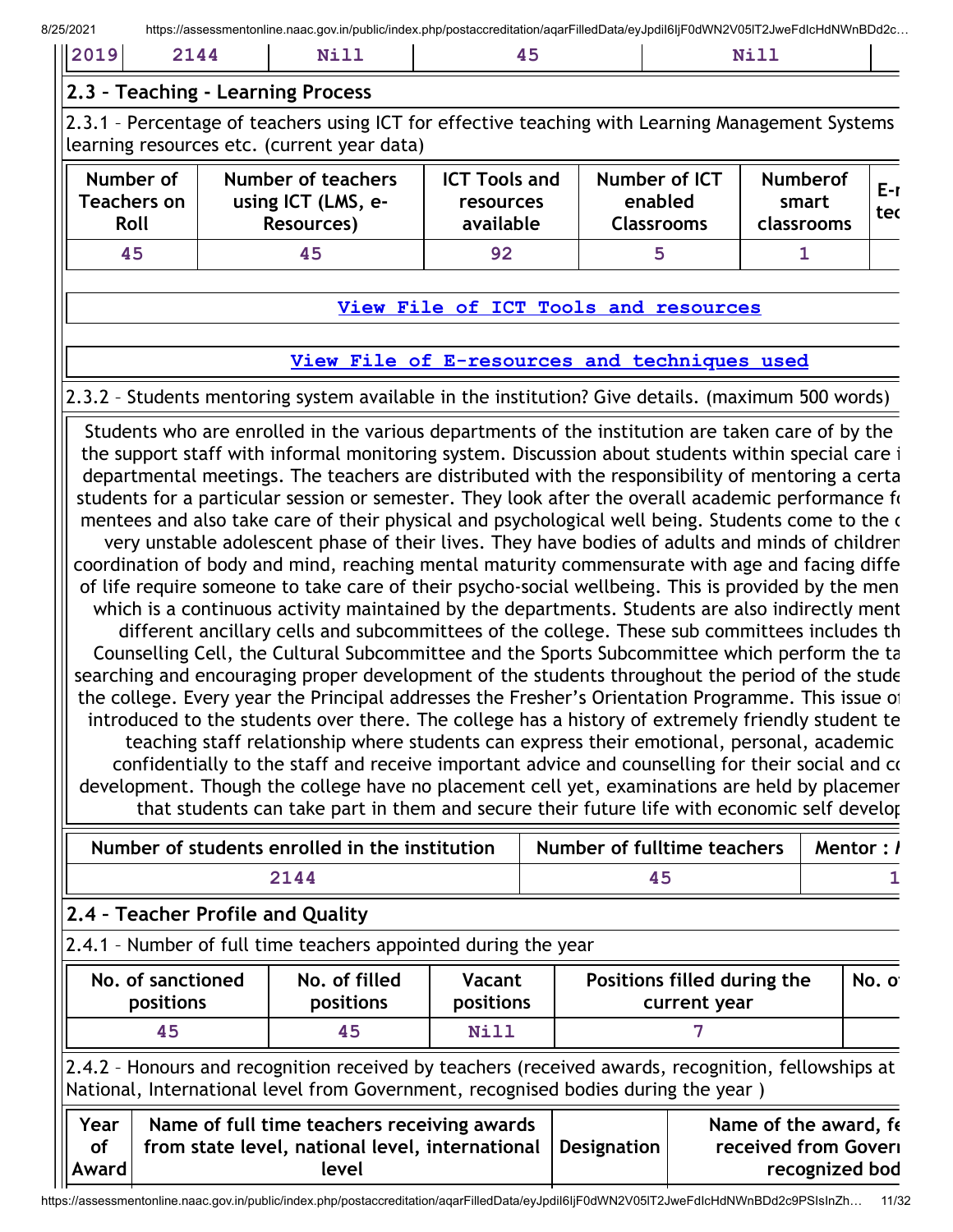| 2019 |  | Dr. Sulagna Chatterjee | Assistant | Ph.D |
|------|--|------------------------|-----------|------|
|      |  |                        | Professor |      |

View [File](https://assessmentonline.naac.gov.in/public/Postacc/Honours_recieved/12144_Honours_recieved_1629546581.xls)

### 2.5 – Evaluation Process and Reforms

2.5.1 - Number of days from the date of semester-end/ year- end examination till the declaration of during the year

| <b>Name</b>                        | Programme Programme Semester/  Last date of the last semester-<br>end/ year-end examination<br>Code<br>vear |  |  | Date of declaration of<br>semester-end/year-end |  |
|------------------------------------|-------------------------------------------------------------------------------------------------------------|--|--|-------------------------------------------------|--|
| No Data Entered/Not Applicable !!! |                                                                                                             |  |  |                                                 |  |

#### No file uploaded.

2.5.2 – Reforms initiated on Continuous Internal Evaluation(CIE) system at the institutional level (25

The system of continuous internal evaluation is spread over the entire strictly adhering to the CBCS system. In this system Internal assessme semester examination are very important parts. This examination is strictly in accordance to the CBCS/annual mode under the instruction affiliating university. Project works and other forms of continuous assessment have been introduced by the CBCS pattern and departmental f tours are organised for hands on experience of the students. Other i modes of continuous internal evaluation include asking students question class for determining the level of the class response and inviting the questions after special invited lectures organised by the departments session both the existing batch under the annual system and midterm s test are taken while project works and home assignments are given f internal assessment of students studying under CBCS mode. The tabulati for the marks of the students have been completely computerised from and records are kept digitally so as to access them with far greate

2.5.3 – Academic calendar prepared and adhered for conduct of Examination and other related mat words)

Every year an academic calendar is prepared by the academic subcommitt college in accordance with the guideline issued by the affiliating uni i.e., the West Bengal State University. Classes were commencing from 1 and continued till the examination. Additional and extra classes, reme tutorial in nature were taken by various departments from the beginnin weaker section of the students. The Part I examination for all schemes conducted between December and March. The internal assessment of the s examinations were held during the months of September and November. Th examination along with the terminal examination in the annual method w in the months of December and March in accordance with the schedule la the university. Results of all internal examinations were sent to the in due time. The academic calendar is distributed among all the stakeh the college and put up in the college website for dissemination of nec information particularly among the students and guardians. It also con yearly schedule of the college regarding the holidays which include na level holidays, state level holidays, local holidays, and institutiona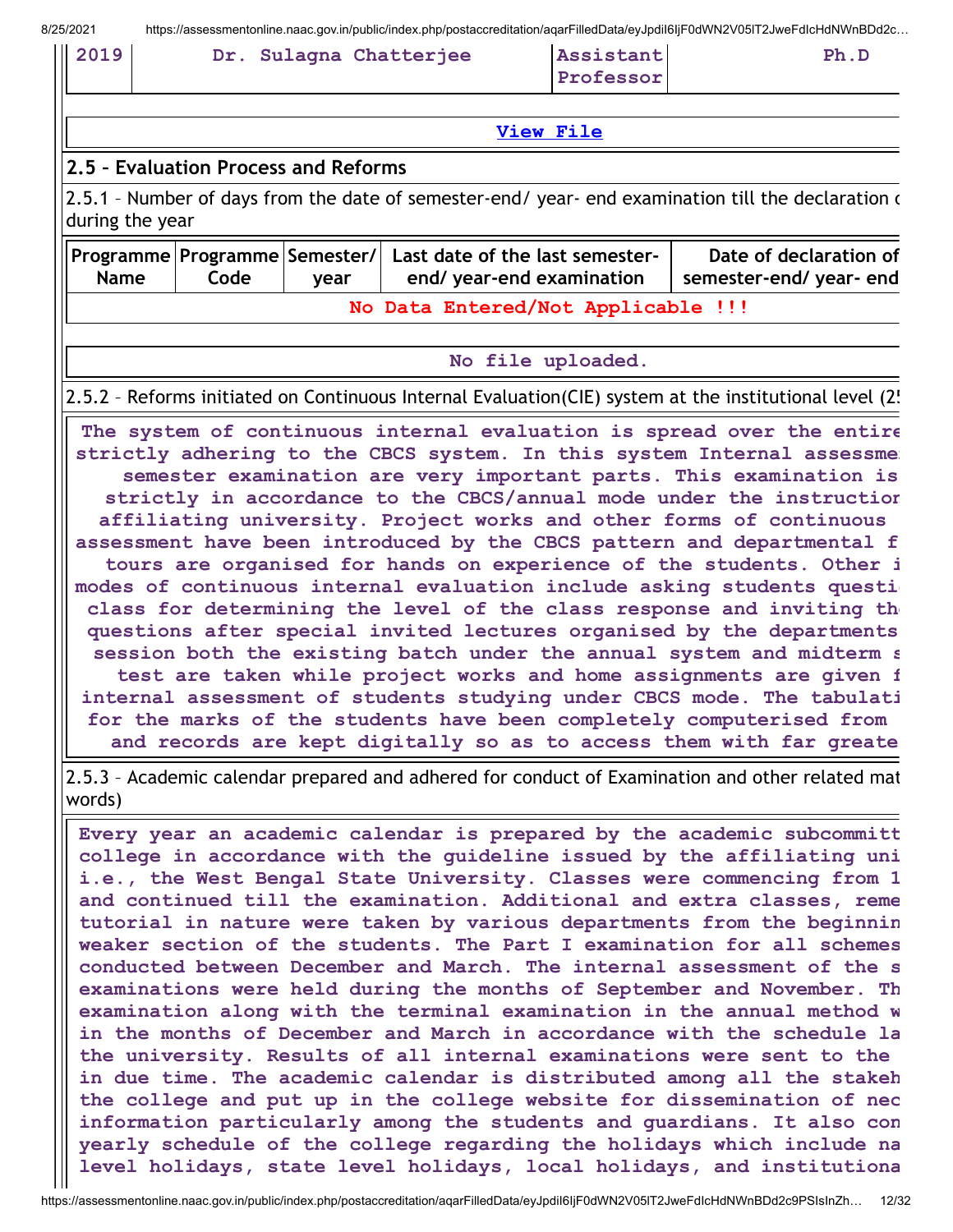holidays. Tentative schedule of other activities like parent teacher m college social, cultural programme and college sports and athletic mee published in the academic calendar for the convenience of all stake ho the institution.

## 2.6 – Student Performance and Learning Outcomes

2.6.1 - Program outcomes, program specific outcomes and course outcomes for all programs offered institution are stated and displayed in website of the institution (to provide the weblink)

<http://cssmberachampa.org/doc/Prospectus%202021-22%20cssm.pdf>

## 2.6.2 – Pass percentage of students

| Code        | Programme   Programme<br><b>Name</b> | Programme<br>Specialization                                | Number of students<br>appeared in the final<br>year examination | <b>Number of students</b><br>passed in final year<br>examination |
|-------------|--------------------------------------|------------------------------------------------------------|-----------------------------------------------------------------|------------------------------------------------------------------|
| <b>ARDA</b> | <b>BSc</b>                           | <b>AGRICULTURE AND</b><br><b>RURAL</b><br>DEVELOPMENT HONS | 9                                                               | 7                                                                |
| <b>ARBA</b> | <b>BA</b>                            | <b>ARABIC HONS</b>                                         | 14                                                              | 4                                                                |
| <b>SANA</b> | <b>BA</b>                            | <b>SANSKRIT HONS</b>                                       | $\mathbf{1}$                                                    | 1                                                                |
| <b>SOCA</b> | <b>BA</b>                            | SOCIOLOGY HONS                                             | Nill                                                            | Nill                                                             |
| <b>PLSA</b> | <b>BA</b>                            | POL SCIENCE HONS                                           | 3                                                               | $\overline{2}$                                                   |
| <b>EDCA</b> | <b>BA</b>                            | <b>EDUCATION HONS</b>                                      | 43                                                              | 21                                                               |
| <b>PHIA</b> | <b>BA</b>                            | PHILOSOPHY HONS                                            | 8                                                               | 5                                                                |
| <b>HISA</b> | <b>BA</b>                            | <b>HISTORY HONS</b>                                        | 42                                                              | 15                                                               |
| <b>ENGA</b> | <b>BA</b>                            | <b>ENGLISH HONS</b>                                        | 18                                                              | 12                                                               |
| <b>BNGA</b> | <b>BA</b>                            | <b>BENGALI HONS</b>                                        | 49                                                              | 28                                                               |

### View [File](https://assessmentonline.naac.gov.in/public/Postacc/Pass_percentage/12144_Pass_percentage_1629535406.xlsx)

## 2.7 – Student Satisfaction Survey

2.7.1 – Student Satisfaction Survey (SSS) on overall institutional performance (Institution may desig questionnaire) (results and details be provided as weblink)

[http://cssmberachampa.org/doc/students%20satisfactory%20survey%2019](http://cssmberachampa.org/doc/students%20satisfactory%20survey%2019_20.pdf)

# CRITERION III – RESEARCH, INNOVATIONS AND EXTENSION

# 3.1 – Resource Mobilization for Research

3.1.1 – Research funds sanctioned and received from various agencies, industry and other organisat

| Any Other<br>Science Technology and Biotechnology<br>730<br>599400 | $\frac{1}{\sqrt{2}}$ Nature of the $\left $ Duration $\right $ | Name of the funding agency       | Total grant   Amc<br>sanctioned | dur d |
|--------------------------------------------------------------------|----------------------------------------------------------------|----------------------------------|---------------------------------|-------|
|                                                                    | (Specify)                                                      | Department, Govt. of West Bengal |                                 |       |

### View [File](https://assessmentonline.naac.gov.in/public/Postacc/Research_Fund/12144_Research_Fund_1629905211.xls)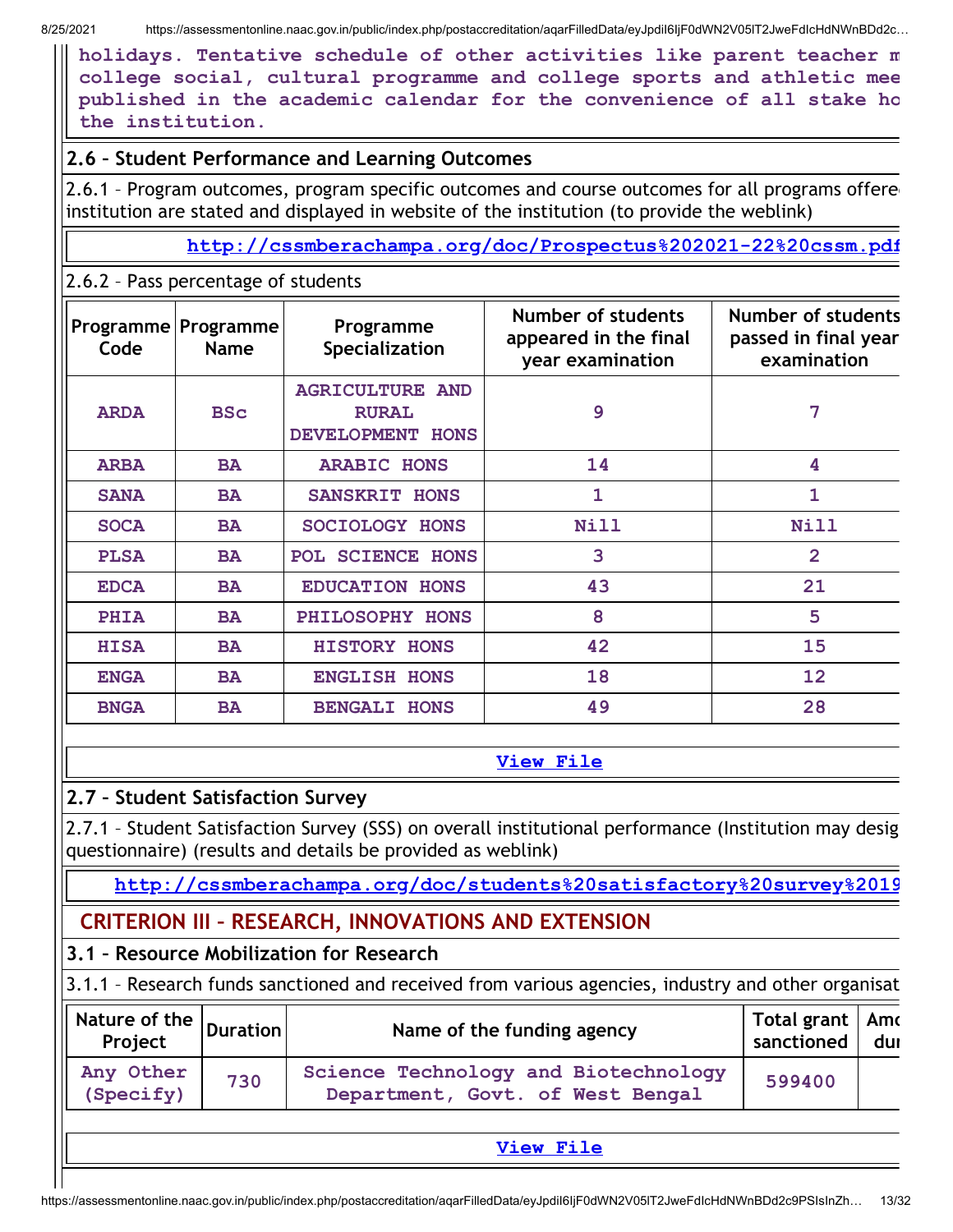| 3.2 - Innovation Ecosystem                                                                        |                         |                   |                                                                                       |                              |                                    |                                                                                                    |
|---------------------------------------------------------------------------------------------------|-------------------------|-------------------|---------------------------------------------------------------------------------------|------------------------------|------------------------------------|----------------------------------------------------------------------------------------------------|
| practices during the year                                                                         |                         |                   |                                                                                       |                              |                                    | 3.2.1 - Workshops/Seminars Conducted on Intellectual Property Rights (IPR) and Industry-Academia   |
|                                                                                                   |                         |                   | Title of workshop/seminar                                                             |                              | Name of the Dept.                  |                                                                                                    |
|                                                                                                   |                         |                   |                                                                                       |                              | No Data Entered/Not Applicable !!! |                                                                                                    |
|                                                                                                   |                         |                   |                                                                                       |                              |                                    | 3.2.2 - Awards for Innovation won by Institution/Teachers/Research scholars/Students during the y  |
|                                                                                                   | Title of the innovation |                   |                                                                                       | Name of Awardee              | <b>Awarding Agency</b>             | Date of award                                                                                      |
|                                                                                                   |                         |                   |                                                                                       |                              | No Data Entered/Not Applicable !!! |                                                                                                    |
|                                                                                                   |                         |                   |                                                                                       | No file uploaded.            |                                    |                                                                                                    |
| 3.2.3 - No. of Incubation centre created, start-ups incubated on campus during the year           |                         |                   |                                                                                       |                              |                                    |                                                                                                    |
| Incubation Center   Name   Sponsered By   Name of the Start-up   Nature of Start-up   Date of Con |                         |                   |                                                                                       |                              |                                    |                                                                                                    |
|                                                                                                   |                         |                   |                                                                                       |                              | No Data Entered/Not Applicable !!! |                                                                                                    |
|                                                                                                   |                         |                   |                                                                                       | No file uploaded.            |                                    |                                                                                                    |
| 3.3 - Research Publications and Awards                                                            |                         |                   |                                                                                       |                              |                                    |                                                                                                    |
| 3.3.1 - Incentive to the teachers who receive recognition/awards                                  |                         |                   |                                                                                       |                              |                                    |                                                                                                    |
| <b>National</b><br><b>State</b>                                                                   |                         |                   |                                                                                       |                              | <b>International</b>               |                                                                                                    |
|                                                                                                   |                         |                   |                                                                                       |                              | No Data Entered/Not Applicable !!! |                                                                                                    |
| 3.3.2 - Ph. Ds awarded during the year (applicable for PG College, Research Center)               |                         |                   |                                                                                       |                              |                                    |                                                                                                    |
|                                                                                                   |                         |                   | Name of the Department                                                                |                              |                                    | <b>Number of PhD's Awarded</b>                                                                     |
|                                                                                                   |                         |                   |                                                                                       |                              | No Data Entered/Not Applicable !!! |                                                                                                    |
|                                                                                                   |                         |                   | 3.3.3 - Research Publications in the Journals notified on UGC website during the year |                              |                                    |                                                                                                    |
| <b>Type</b>                                                                                       | <b>Department</b>       |                   |                                                                                       | <b>Number of Publication</b> |                                    | Average Impact Factor (i                                                                           |
|                                                                                                   |                         |                   |                                                                                       |                              | No Data Entered/Not Applicable !!! |                                                                                                    |
|                                                                                                   |                         |                   |                                                                                       | No file uploaded.            |                                    |                                                                                                    |
|                                                                                                   |                         |                   |                                                                                       |                              |                                    |                                                                                                    |
|                                                                                                   |                         |                   | Proceedings per Teacher during the year                                               |                              |                                    | 3.3.4 - Books and Chapters in edited Volumes / Books published, and papers in National/Internatior |
| <b>Department</b>                                                                                 |                         |                   |                                                                                       | <b>Number of Publication</b> |                                    |                                                                                                    |
| <b>LIBRARY</b>                                                                                    |                         |                   |                                                                                       | $\overline{\mathbf{2}}$      |                                    |                                                                                                    |
| <b>EDUCATION</b>                                                                                  |                         |                   |                                                                                       | 1                            |                                    |                                                                                                    |
|                                                                                                   |                         | <b>HISTORY</b>    |                                                                                       |                              | 5                                  |                                                                                                    |
|                                                                                                   |                         | <b>PHILOSOPHY</b> |                                                                                       |                              | 7                                  |                                                                                                    |
|                                                                                                   |                         | <b>SANSKRIT</b>   |                                                                                       |                              | $\overline{2}$                     |                                                                                                    |
|                                                                                                   |                         | <b>BENGALI</b>    |                                                                                       |                              | 1                                  |                                                                                                    |
|                                                                                                   |                         | <b>ENGLISH</b>    |                                                                                       |                              | $\overline{2}$                     |                                                                                                    |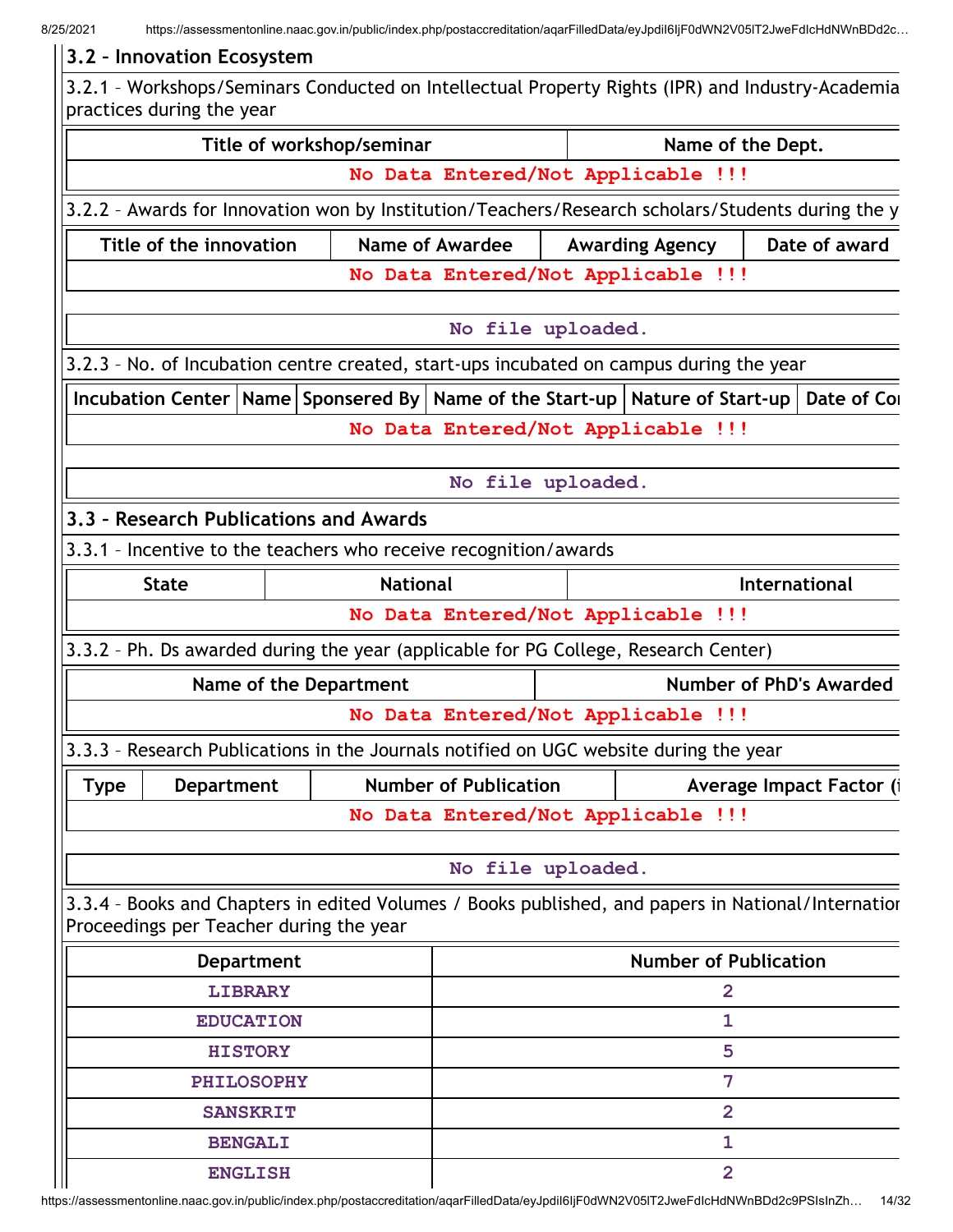|                                                         |                          |                     | 3.3.5 - Bibliometrics of the publications during the last Academic year based on average citation in                                                                                               |                          |    | <b>View File</b>                                             |                  |                                                   |                            |  |
|---------------------------------------------------------|--------------------------|---------------------|----------------------------------------------------------------------------------------------------------------------------------------------------------------------------------------------------|--------------------------|----|--------------------------------------------------------------|------------------|---------------------------------------------------|----------------------------|--|
|                                                         |                          |                     | Web of Science or PubMed/ Indian Citation Index                                                                                                                                                    |                          |    |                                                              |                  |                                                   |                            |  |
| Title of<br>the Paper   Author                          | Name of                  | Title of            | Year of<br>journal publication Index                                                                                                                                                               | <b>Citation</b>          |    | Institutional affiliation as<br>mentioned in the publication |                  |                                                   | <b>Number</b><br>excluding |  |
|                                                         |                          |                     |                                                                                                                                                                                                    |                          |    | No Data Entered/Not Applicable !!!                           |                  |                                                   |                            |  |
|                                                         |                          |                     |                                                                                                                                                                                                    |                          |    | No file uploaded.                                            |                  |                                                   |                            |  |
|                                                         |                          |                     | 3.3.6 - h-Index of the Institutional Publications during the year. (based on Scopus/ Web of science)                                                                                               |                          |    |                                                              |                  |                                                   |                            |  |
| Title of<br>the Paper                                   | Name of<br><b>Author</b> | Title of<br>journal | Year of<br>$ $ publication $ $ index $ $                                                                                                                                                           | $h -$                    |    | <b>Number of citations</b><br>excluding self citation        | mentioned in the |                                                   | Institutional aff          |  |
|                                                         |                          |                     |                                                                                                                                                                                                    |                          |    | No Data Entered/Not Applicable !!!                           |                  |                                                   |                            |  |
|                                                         |                          |                     |                                                                                                                                                                                                    |                          |    | No file uploaded.                                            |                  |                                                   |                            |  |
|                                                         |                          |                     | 3.3.7 - Faculty participation in Seminars/Conferences and Symposia during the year :                                                                                                               |                          |    |                                                              |                  |                                                   |                            |  |
| <b>Number of Faculty</b>                                |                          |                     |                                                                                                                                                                                                    |                          |    | International                                                |                  |                                                   | Sta                        |  |
| Attended/Seminars/Workshops                             |                          |                     |                                                                                                                                                                                                    |                          | 20 | <b>National</b><br>20<br>1                                   |                  | $\overline{2}$                                    |                            |  |
| Presented papers                                        |                          |                     |                                                                                                                                                                                                    |                          | 3  |                                                              |                  | Ni                                                |                            |  |
| Resource persons                                        |                          |                     |                                                                                                                                                                                                    |                          |    | Nill                                                         | <b>Nill</b>      |                                                   | Ni                         |  |
|                                                         |                          |                     |                                                                                                                                                                                                    |                          |    | <b>View File</b>                                             |                  |                                                   |                            |  |
| 3.4 - Extension Activities                              |                          |                     |                                                                                                                                                                                                    |                          |    |                                                              |                  |                                                   |                            |  |
|                                                         |                          |                     | 3.4.1 - Number of extension and outreach programmes conducted in collaboration with industry, cc<br>Non- Government Organisations through NSS/NCC/Red cross/Youth Red Cross (YRC) etc., during the |                          |    |                                                              |                  |                                                   |                            |  |
|                                                         | Title of the activities  |                     | Organising unit/agency/ collaborating                                                                                                                                                              | agency                   |    |                                                              | activities       |                                                   | <b>Numb</b><br>partici     |  |
| Afforestration<br><b>Awareness</b><br>programme         |                          |                     |                                                                                                                                                                                                    | <b>NSS</b>               |    |                                                              | 15               | <b>Number of teachers</b><br>participated in such |                            |  |
| Thalassaemia<br>awareness and<br>Screening<br>programme |                          |                     | NSS and Thalassaemia control<br>unit, Calcutta School of                                                                                                                                           | <b>Tropical Medicine</b> |    |                                                              | 10               |                                                   |                            |  |
|                                                         |                          |                     |                                                                                                                                                                                                    |                          |    |                                                              |                  |                                                   |                            |  |
|                                                         |                          |                     |                                                                                                                                                                                                    |                          |    | <b>View File</b>                                             |                  |                                                   |                            |  |
| during the year                                         |                          |                     | 3.4.2 - Awards and recognition received for extension activities from Government and other recogn                                                                                                  |                          |    |                                                              |                  |                                                   |                            |  |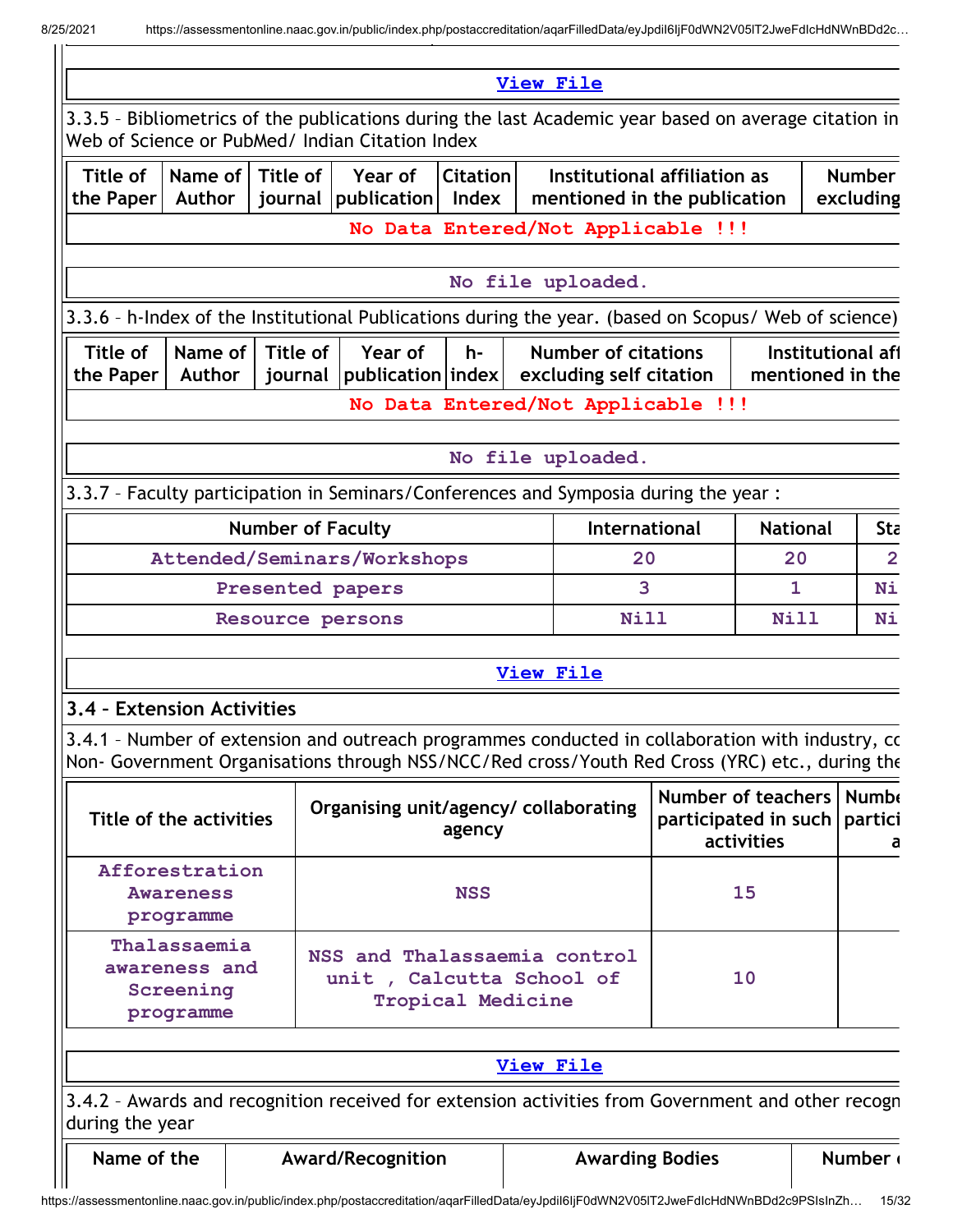| activity                                |                                                      |                            |                                                                                   |                                     |                                                                                                                                                                                                        |                                                               | <b>Ben</b>           |  |
|-----------------------------------------|------------------------------------------------------|----------------------------|-----------------------------------------------------------------------------------|-------------------------------------|--------------------------------------------------------------------------------------------------------------------------------------------------------------------------------------------------------|---------------------------------------------------------------|----------------------|--|
| Music                                   |                                                      |                            | <b>Block Level Champion</b>                                                       |                                     | <b>Block Yuvakaran</b><br>Adhikarik                                                                                                                                                                    |                                                               |                      |  |
| Music                                   |                                                      |                            | <b>Block Level Champion</b><br>Second                                             | <b>Block Yuvakaran</b><br>Adhikarik |                                                                                                                                                                                                        |                                                               |                      |  |
| Music                                   |                                                      | District Level<br>Champion |                                                                                   | <b>West Bengal Govt</b>             |                                                                                                                                                                                                        |                                                               |                      |  |
| <b>Karate</b>                           |                                                      |                            | Sandan (Black Belt)                                                               |                                     | Karate Budokan<br>International                                                                                                                                                                        |                                                               |                      |  |
| <b>Karate</b>                           |                                                      | Silver medal               |                                                                                   |                                     | Open MUAY THAI                                                                                                                                                                                         |                                                               |                      |  |
|                                         |                                                      |                            |                                                                                   | <b>View File</b>                    |                                                                                                                                                                                                        |                                                               |                      |  |
|                                         |                                                      |                            |                                                                                   |                                     | 3.4.3 - Students participating in extension activities with Government Organisations, Non-Governme<br>Organisations and programmes such as Swachh Bharat, Aids Awareness, Gender Issue, etc. during th |                                                               |                      |  |
| Name of the scheme                      |                                                      |                            | Organising<br>unit/Agency/collaborating agency                                    |                                     | Name of the<br>activity                                                                                                                                                                                | Number of<br>teachers<br>participated<br>in such<br>activites |                      |  |
| Afforestation<br>Awareness              |                                                      |                            | <b>NSS</b>                                                                        |                                     | Afforestation                                                                                                                                                                                          | 15                                                            |                      |  |
| awareness and<br>Screening<br>programme | Thalassaemia                                         |                            | NSS and Thalassaemia<br>control unit, Calcutta<br>School of Tropical<br>Medicine  |                                     | <b>Awareness</b><br>10<br>Programme                                                                                                                                                                    |                                                               |                      |  |
|                                         |                                                      |                            |                                                                                   | <b>View File</b>                    |                                                                                                                                                                                                        |                                                               |                      |  |
| 3.5 - Collaborations                    |                                                      |                            |                                                                                   |                                     |                                                                                                                                                                                                        |                                                               |                      |  |
|                                         |                                                      |                            |                                                                                   |                                     | 3.5.1 - Number of Collaborative activities for research, faculty exchange, student exchange during                                                                                                     |                                                               |                      |  |
|                                         | <b>Nature of activity</b><br><b>Faculty Exchange</b> |                            | Participant<br>1135                                                               |                                     | Source of financial support<br>N.A                                                                                                                                                                     |                                                               |                      |  |
|                                         |                                                      |                            |                                                                                   |                                     |                                                                                                                                                                                                        |                                                               |                      |  |
|                                         |                                                      |                            |                                                                                   | View File                           |                                                                                                                                                                                                        |                                                               |                      |  |
|                                         | facilities etc. during the year                      |                            |                                                                                   |                                     | 3.5.2 - Linkages with institutions/industries for internship, on-the- job training, project work, shari                                                                                                |                                                               |                      |  |
| Nature of<br>linkage                    | Title of the<br>linkage                              |                            | Name of the partnering institution/industry<br>/research lab with contact details |                                     |                                                                                                                                                                                                        | <b>Duration</b><br>From                                       | <b>Duratic</b><br>To |  |
|                                         |                                                      |                            |                                                                                   |                                     | No Data Entered/Not Applicable !!!                                                                                                                                                                     |                                                               |                      |  |
|                                         |                                                      |                            |                                                                                   | No file uploaded.                   |                                                                                                                                                                                                        |                                                               |                      |  |
|                                         |                                                      |                            |                                                                                   |                                     |                                                                                                                                                                                                        |                                                               |                      |  |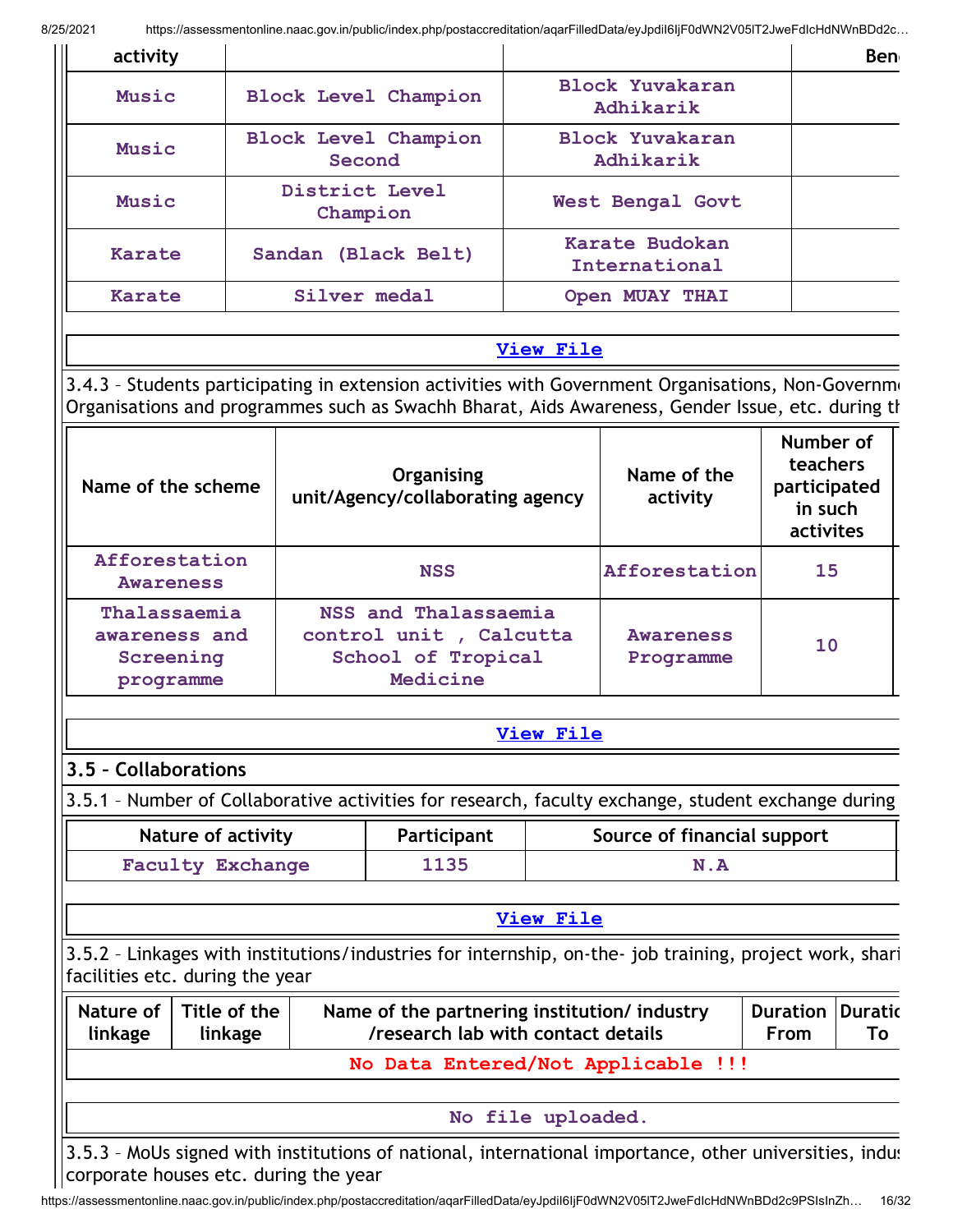| Organisation                                                                                     | Date of MoU<br>signed             | <b>Purpose/Activities</b>                |  |             | Number of students/teachers           |                |      | under MoUs               |  |
|--------------------------------------------------------------------------------------------------|-----------------------------------|------------------------------------------|--|-------------|---------------------------------------|----------------|------|--------------------------|--|
| Gobardanga Hindu<br>college                                                                      | 24/10/2019                        | Faculty<br><b>Exchange</b>               |  |             |                                       | 1135           |      |                          |  |
|                                                                                                  |                                   | <b>View File</b>                         |  |             |                                       |                |      |                          |  |
| <b>CRITERION IV - INFRASTRUCTURE AND LEARNING RESOURCES</b>                                      |                                   |                                          |  |             |                                       |                |      |                          |  |
| 4.1 - Physical Facilities                                                                        |                                   |                                          |  |             |                                       |                |      |                          |  |
| 4.1.1 - Budget allocation, excluding salary for infrastructure augmentation during the year      |                                   |                                          |  |             |                                       |                |      |                          |  |
| <b>Budget allocated for infrastructure augmentation</b>                                          |                                   |                                          |  |             | Budget utilized for infrastructure de |                |      |                          |  |
| 22                                                                                               |                                   |                                          |  |             |                                       |                | 8.29 |                          |  |
| 4.1.2 - Details of augmentation in infrastructure facilities during the year                     |                                   |                                          |  |             |                                       |                |      |                          |  |
|                                                                                                  | <b>Facilities</b>                 |                                          |  |             |                                       |                |      | <b>Existing or Newly</b> |  |
|                                                                                                  | Classrooms with Wi-Fi OR LAN      |                                          |  |             |                                       |                |      | Existing                 |  |
|                                                                                                  | Seminar halls with ICT facilities |                                          |  |             |                                       |                |      | Existing                 |  |
|                                                                                                  | Classrooms with LCD facilities    |                                          |  |             | Existing                              |                |      |                          |  |
| Seminar Halls                                                                                    |                                   |                                          |  |             |                                       | Existing       |      |                          |  |
| Laboratories                                                                                     |                                   |                                          |  |             |                                       | Existing       |      |                          |  |
| Class rooms                                                                                      |                                   |                                          |  |             | Existing                              |                |      |                          |  |
|                                                                                                  | <b>Campus Area</b>                |                                          |  |             | Existing                              |                |      |                          |  |
|                                                                                                  |                                   | No file uploaded.                        |  |             |                                       |                |      |                          |  |
| 4.2 - Library as a Learning Resource                                                             |                                   |                                          |  |             |                                       |                |      |                          |  |
| 4.2.1 - Library is automated {Integrated Library Management System (ILMS)}                       |                                   |                                          |  |             |                                       |                |      |                          |  |
| Name of the ILMS software                                                                        |                                   | Nature of automation (fully or patially) |  |             |                                       | <b>Version</b> |      | Year of                  |  |
| <b>KOHA</b>                                                                                      |                                   | Partially                                |  |             |                                       | 3.18           |      |                          |  |
| 4.2.2 - Library Services                                                                         |                                   |                                          |  |             |                                       |                |      |                          |  |
| <b>Library Service Type</b>                                                                      |                                   | <b>Existing</b>                          |  |             | <b>Newly Added</b>                    |                |      | Тc                       |  |
| <b>Text Books</b>                                                                                | 12070                             | 1928441                                  |  | 256         | 44195                                 |                |      | 12326                    |  |
| <b>Reference Books</b>                                                                           | 177                               | 69583                                    |  | <b>Nill</b> | <b>Nill</b>                           |                |      | 177                      |  |
| e-Books                                                                                          | <b>Nill</b>                       | <b>Nill</b>                              |  | 32          | <b>Nill</b>                           |                |      | 32                       |  |
| <b>Journals</b>                                                                                  | 5                                 | 2000                                     |  | <b>Nill</b> | <b>Nill</b>                           |                |      | 5                        |  |
| CD & Video                                                                                       | 28                                | 6185                                     |  | <b>Nill</b> | Nill                                  |                |      | 28                       |  |
| Others (specify)                                                                                 | 1                                 | 5900                                     |  | <b>Nill</b> | <b>Nill</b>                           |                |      | 1                        |  |
|                                                                                                  |                                   | <b>View File</b>                         |  |             |                                       |                |      |                          |  |
| 4.2.3 - E-content developed by teachers such as: e-PG- Pathshala, CEC (under e-PG- Pathshala CEC |                                   |                                          |  |             |                                       |                |      |                          |  |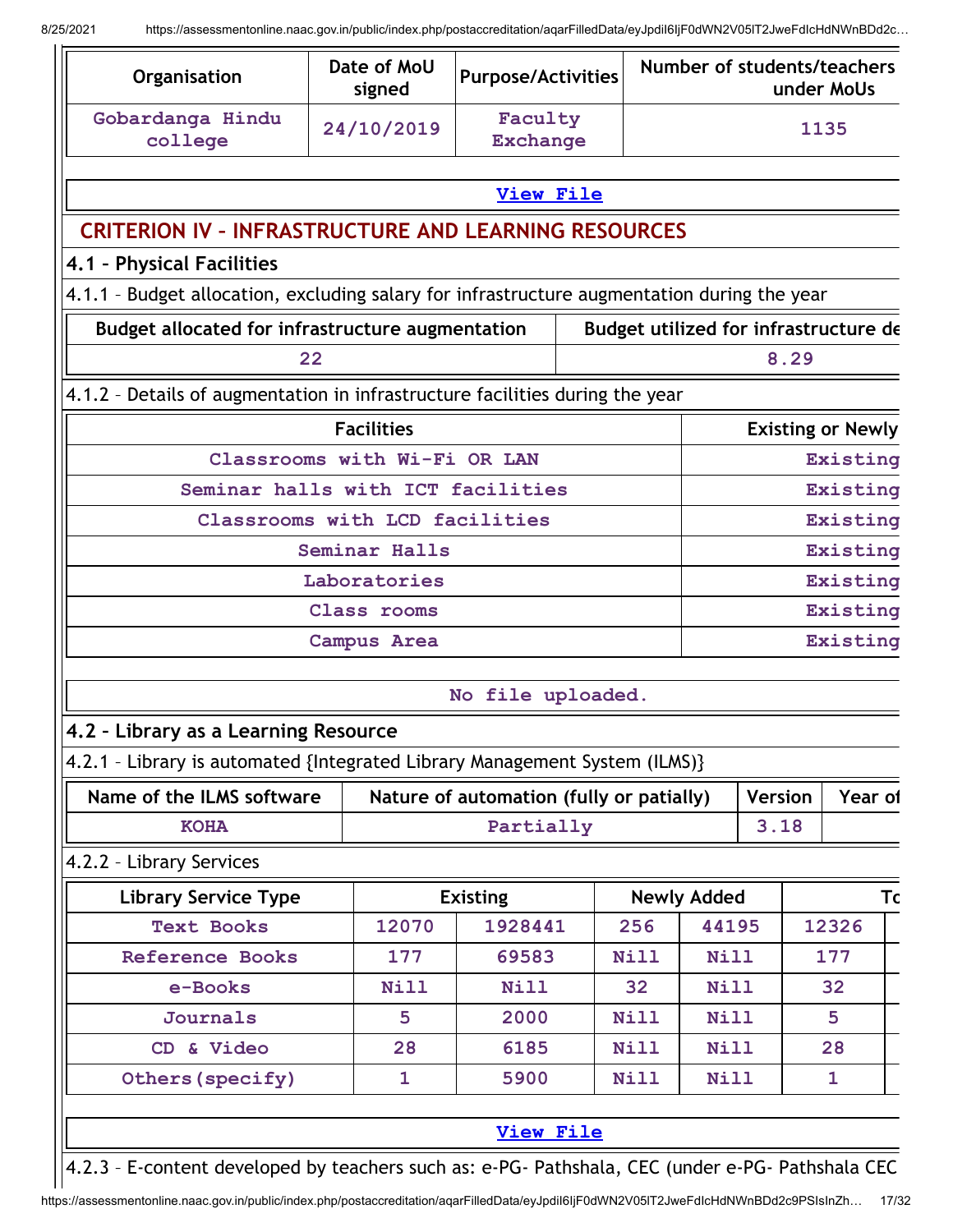Ш

8/25/2021 https://assessmentonline.naac.gov.in/public/index.php/postaccreditation/aqarFilledData/eyJpdiI6IjF0dWN2V05lT2JweFdIcHdNWnBDd2c…

Graduate) SWAYAM other MOOCs platform NPTEL/NMEICT/any other Government initiatives & instit (Learning Management System (LMS) etc

| Name of the<br><b>Teacher</b>                                                                                                                                      |             | Name of the<br>Module                             |                                                                         | developed      | Platform on which module is               |                                  |                                                                                                                                                                                                                                                                                                                                                                                                                                                 | Date of launc<br>content                   |
|--------------------------------------------------------------------------------------------------------------------------------------------------------------------|-------------|---------------------------------------------------|-------------------------------------------------------------------------|----------------|-------------------------------------------|----------------------------------|-------------------------------------------------------------------------------------------------------------------------------------------------------------------------------------------------------------------------------------------------------------------------------------------------------------------------------------------------------------------------------------------------------------------------------------------------|--------------------------------------------|
|                                                                                                                                                                    |             |                                                   |                                                                         |                | No Data Entered/Not Applicable !!!        |                                  |                                                                                                                                                                                                                                                                                                                                                                                                                                                 |                                            |
|                                                                                                                                                                    |             |                                                   |                                                                         |                | No file uploaded.                         |                                  |                                                                                                                                                                                                                                                                                                                                                                                                                                                 |                                            |
| 4.3 - IT Infrastructure                                                                                                                                            |             |                                                   |                                                                         |                |                                           |                                  |                                                                                                                                                                                                                                                                                                                                                                                                                                                 |                                            |
| 4.3.1 - Technology Upgradation (overall)                                                                                                                           |             |                                                   |                                                                         |                |                                           |                                  |                                                                                                                                                                                                                                                                                                                                                                                                                                                 |                                            |
| <b>Total</b><br>Computer<br><b>Browsing</b><br>Computer<br>Internet<br>Office   Departments<br><b>Type</b><br><b>Computers</b><br>Lab<br><b>Centers</b><br>centers |             |                                                   |                                                                         |                |                                           | Availa<br><b>Bandw</b><br>(MBPS/ |                                                                                                                                                                                                                                                                                                                                                                                                                                                 |                                            |
| Existing                                                                                                                                                           | 47          | $\overline{2}$                                    | 42                                                                      | $\overline{2}$ | $\mathbf 0$                               | $\mathbf{1}$                     | 5                                                                                                                                                                                                                                                                                                                                                                                                                                               | 10                                         |
| <b>Added</b>                                                                                                                                                       | $\mathbf 0$ | $\mathbf 0$                                       | $\mathbf 0$                                                             | $\mathbf 0$    | $\mathbf 0$                               | $\mathbf 0$                      | $\mathbf 0$                                                                                                                                                                                                                                                                                                                                                                                                                                     | 0                                          |
| Total                                                                                                                                                              | 47          | $\overline{2}$                                    | 42                                                                      | $\overline{2}$ | $\mathbf 0$                               | 1                                | 5                                                                                                                                                                                                                                                                                                                                                                                                                                               | 10                                         |
| 4.3.2 - Bandwidth available of internet connection in the Institution (Leased line)                                                                                |             |                                                   |                                                                         |                |                                           |                                  |                                                                                                                                                                                                                                                                                                                                                                                                                                                 |                                            |
|                                                                                                                                                                    |             |                                                   |                                                                         |                | 100 MBPS/ GBPS                            |                                  |                                                                                                                                                                                                                                                                                                                                                                                                                                                 |                                            |
| 4.3.3 - Facility for e-content                                                                                                                                     |             |                                                   |                                                                         |                |                                           |                                  |                                                                                                                                                                                                                                                                                                                                                                                                                                                 |                                            |
|                                                                                                                                                                    | facility    | Name of the e-content development                 |                                                                         |                |                                           |                                  | Provide the link of the videos and media centre a<br>facility                                                                                                                                                                                                                                                                                                                                                                                   |                                            |
|                                                                                                                                                                    | notes)      | Departments (Providing Study                      |                                                                         |                |                                           |                                  | http://cssmberachampa.org/vwacal                                                                                                                                                                                                                                                                                                                                                                                                                |                                            |
| 4.4 - Maintenance of Campus Infrastructure                                                                                                                         |             |                                                   |                                                                         |                |                                           |                                  |                                                                                                                                                                                                                                                                                                                                                                                                                                                 |                                            |
| salary component, during the year                                                                                                                                  |             |                                                   |                                                                         |                |                                           |                                  | 4.4.1 - Expenditure incurred on maintenance of physical facilities and academic support facilities,                                                                                                                                                                                                                                                                                                                                             |                                            |
| <b>Assigned Budget on</b><br>academic facilities                                                                                                                   |             |                                                   | <b>Expenditure incurred on</b><br>maintenance of academic<br>facilities |                | Assigned budget on<br>physical facilities |                                  |                                                                                                                                                                                                                                                                                                                                                                                                                                                 | Expenditure ii<br>maintenance o<br>facilit |
| 150000                                                                                                                                                             |             |                                                   | 222961                                                                  |                |                                           | 250000                           |                                                                                                                                                                                                                                                                                                                                                                                                                                                 | 11813                                      |
|                                                                                                                                                                    |             | available in institutional Website, provide link) |                                                                         |                |                                           |                                  | 4.4.2 - Procedures and policies for maintaining and utilizing physical, academic and support facilition<br>laboratory, library, sports complex, computers, classrooms etc. (maximum 500 words) (information<br>The duty of maintenance of the laboratory and science lab based depa<br>basically rests on the laboratory assistant and partly on the facult<br>science of the college. Students are encouraged to use the laboratory.           |                                            |
|                                                                                                                                                                    |             |                                                   |                                                                         |                |                                           |                                  | possible and to maintain its well being all by themselves. Budgetary a<br>is done to make the laboratory up to date as much as possible. Regar<br>library every year an orientation programme is done at the beginning<br>academic session so as to facilitate the students in their use of the<br>Different facilities provided by the library like photocopy, lending,<br>reading and inflibnet use are laid bare for the students. The orier |                                            |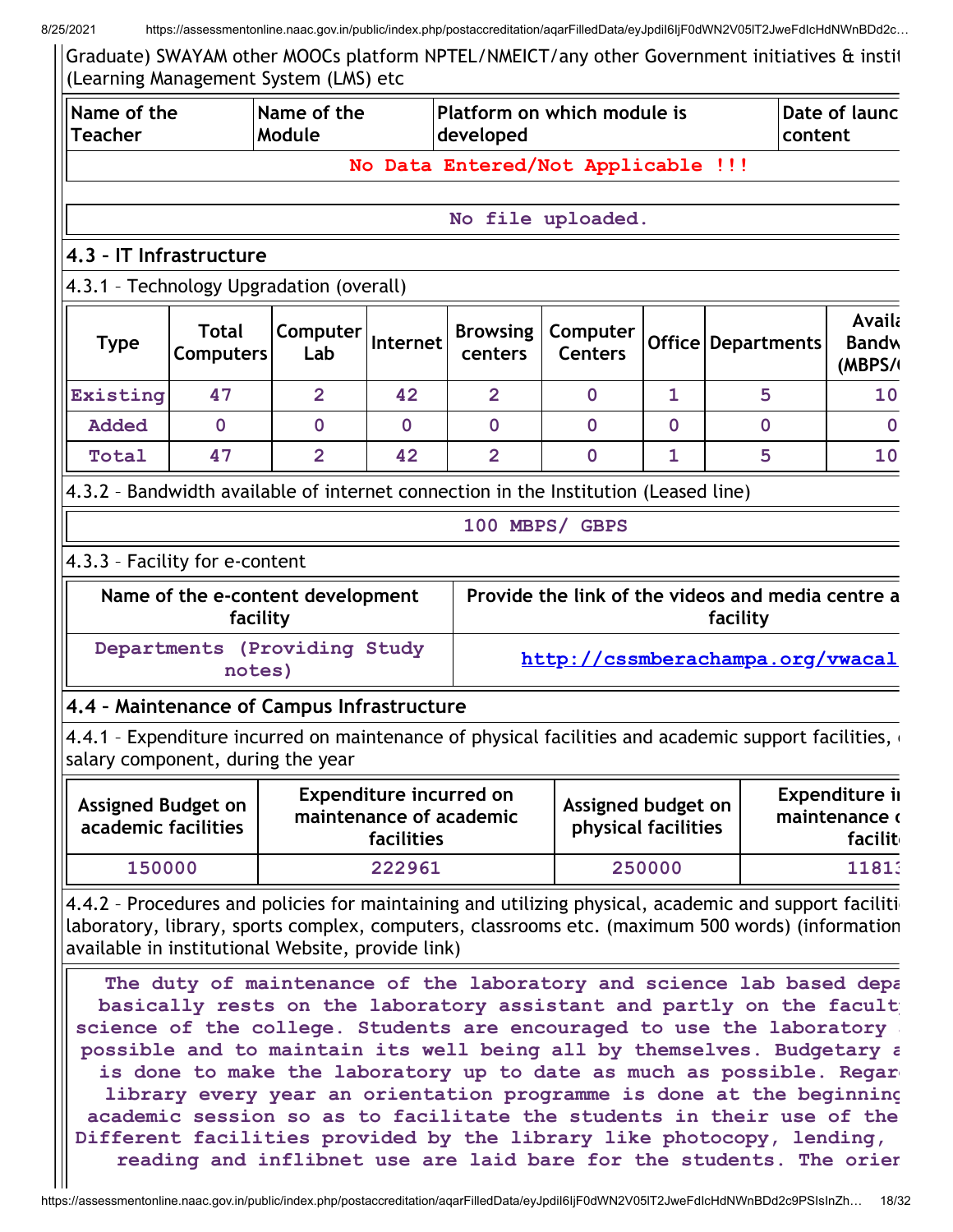programme this year was held on 28.08.2019 besides these the librar organises a series of programme to encourage creative writing among t holders. This programme is called Srijon Prahor. All sections of stake take part on it and showcase their talent in different aspects of c writing, Drama, and other performative art. This year three programme Srijon Prohor series were held. This is a zero budget programme. Sport there is no dedicated sports complex in the college, the college has a ground in which sports and athletic activities are regularly held. Th sports and athletic meet of the college is held in this play ground number of students participating in the budgetary allocation is done meet at the beginning of the year and in this year it was closed to rupees. The college also has a state of the art Gymnasium in which instructor directs interested students towards building up their soun along with their sound bodies. The sports department of the college e the students to take part in different sports and athletic activities the district, university and state levels. Regarding the use of compu other technological devices of the college, the IT maintenance commit care of these instruments and supervises over their use. The college h section in which there are seven ICT enabled classrooms which are g charge of the Departments. Imparting education as much as possible th ICT platform. The college has a dedicated computer laboratory consisti computer nodes. It has a dedicated server room in which there is a computer and six nodes. Every department has been given a laptop for activities. In order to keep health and hygiene of the class room dail cleaning is done by dedicated members of the staff and students are encouraged to keep their own classrooms clean.

<http://cssmberachampa.org/doc/procedures%20and%20policies.pdf>

# CRITERION V – STUDENT SUPPORT AND PROGRESSION

### 5.1 – Student Support

5.1.1 – Scholarships and Financial Support

|                                                | Name/Title of the scheme                 | Number of<br>students |
|------------------------------------------------|------------------------------------------|-----------------------|
| Financial Support from<br>institution          | <b>Students Concession</b>               | 410                   |
| Financial Support from Other<br><b>Sources</b> |                                          |                       |
| a) National                                    | <b>SC ST OBC Minority</b><br>Scholarship | 3108                  |
| b) International                               | Nill                                     | Nill                  |

5.1.2 – Number of capability enhancement and development schemes such as Soft skill developmen coaching, Language lab, Bridge courses, Yoga, Meditation, Personal Counselling and Mentoring etc.,

View [File](https://assessmentonline.naac.gov.in/public/Postacc/Scholarships/12144_Scholarships_1629541159.xls)

| Name of the capability | Date of               | Number of | Agencies involved |
|------------------------|-----------------------|-----------|-------------------|
| enhancement scheme     | $ $ implemetation $ $ | students  |                   |
|                        |                       | enrolled  |                   |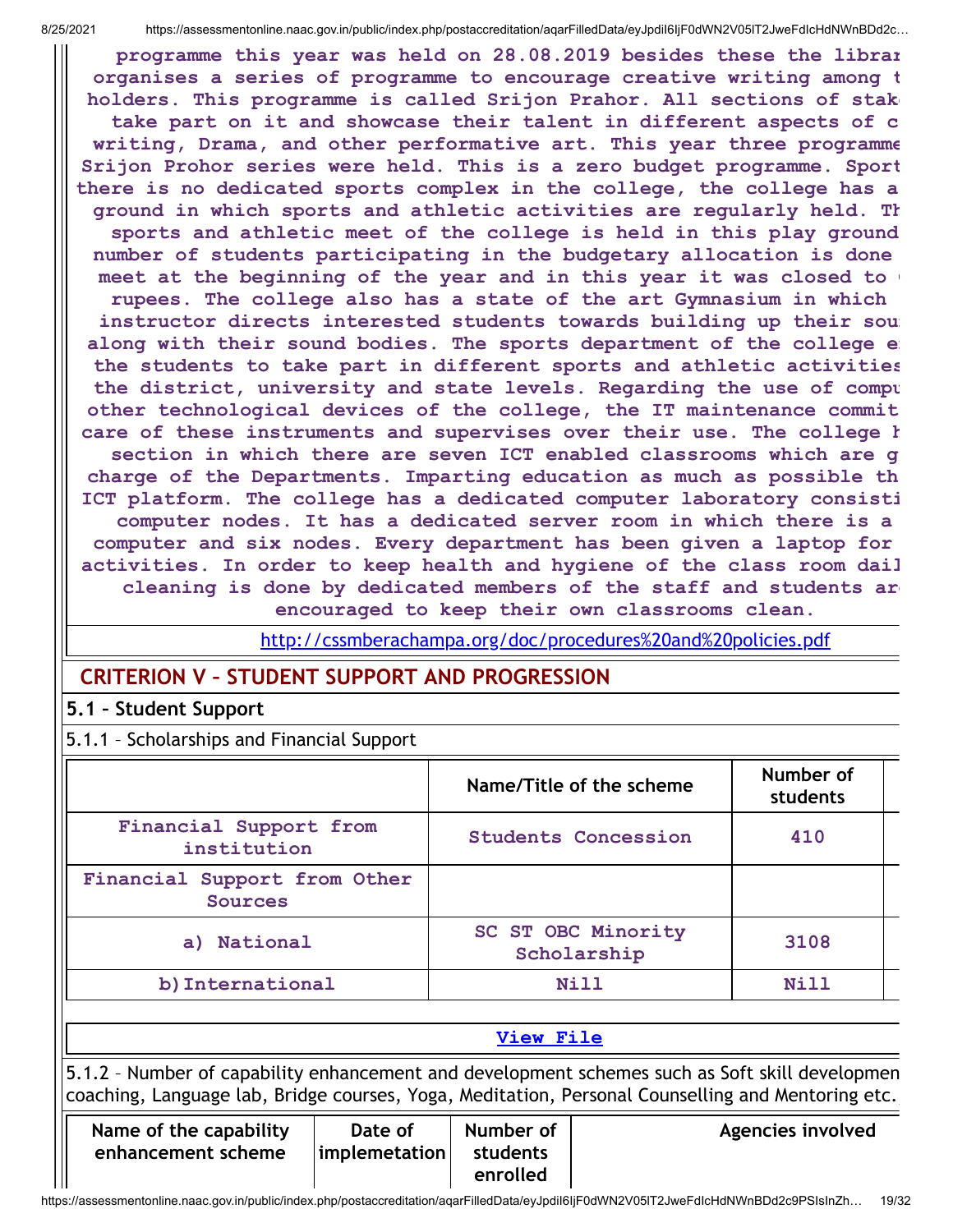| Afforestation<br>Awareness programme                    | 24/07/2019 | 210 | NSS Unit, CSSM                                                          |
|---------------------------------------------------------|------------|-----|-------------------------------------------------------------------------|
| Thalassaemia<br><b>Awareness Screening</b><br>Programme | 17/01/2020 | 112 | Thalassaemia Control Unit,<br>School of Tropical Medicine<br>unit, CSSM |

### View [File](https://assessmentonline.naac.gov.in/public/Postacc/Development_Schemes/12144_Development_Schemes_1629541276.xlsx)

5.1.3 - Students benefited by guidance for competitive examinations and career counselling offered institution during the year

| Year | Name of the scheme                                                           | Number of<br>benefited students<br>for competitive<br>examination | Number of<br>benefited students<br>by career<br>counseling<br>activities | Number of<br>students whc<br>have passedin t<br>comp. exam |
|------|------------------------------------------------------------------------------|-------------------------------------------------------------------|--------------------------------------------------------------------------|------------------------------------------------------------|
| 2019 | Awake, Arise One day<br>workshop on job<br>opportunity in IT<br>/ITES Sector | 70                                                                | 70                                                                       | 10                                                         |

### View [File](https://assessmentonline.naac.gov.in/public/Postacc/Guidance/12144_Guidance_1629541407.xlsx)

5.1.4 – Institutional mechanism for transparency, timely redressal of student grievances, Prevention harassment and ragging cases during the year

Total grievances received | Number of grievances redressed | Avg. number of days for grievar

No Data Entered/Not Applicable !!!

## 5.2 – Student Progression

5.2.1 – Details of campus placement during the year

|                                           | On campus                             |                              | Off campus                                |                                       |    |  |  |
|-------------------------------------------|---------------------------------------|------------------------------|-------------------------------------------|---------------------------------------|----|--|--|
| <b>Nameof</b><br>organizations<br>visited | Number of<br>students<br>participated | Number of<br>stduents placed | <b>Nameof</b><br>organizations<br>visited | Number of<br>students<br>participated | st |  |  |
| No Data Entered/Not Applicable !!!        |                                       |                              |                                           |                                       |    |  |  |

## View [File](https://assessmentonline.naac.gov.in/public/Postacc/Placement/12144_Placement_1629541524.xls)

5.2.2 – Student progression to higher education in percentage during the year

| Year | <b>Number of students</b><br>enrolling into higher<br>education | Programme<br>graduated<br>from | <b>Depratment</b><br>graduated<br>from | Name of institution joined             |  |
|------|-----------------------------------------------------------------|--------------------------------|----------------------------------------|----------------------------------------|--|
| 2019 |                                                                 | <b>B.A. Hons</b>               | Sanskrit                               | <b>West Bengal State</b><br>University |  |
| 2019 | 10                                                              | B.A. Hons                      | Bengali                                | <b>West Bengal State</b><br>University |  |
| 2019 |                                                                 | <b>B.A. Hons</b>               | Pol                                    | Different Universities                 |  |

https://assessmentonline.naac.gov.in/public/index.php/postaccreditation/aqarFilledData/eyJpdiI6IjF0dWN2V05lT2JweFdIcHdNWnBDd2c9PSIsInZh… 20/32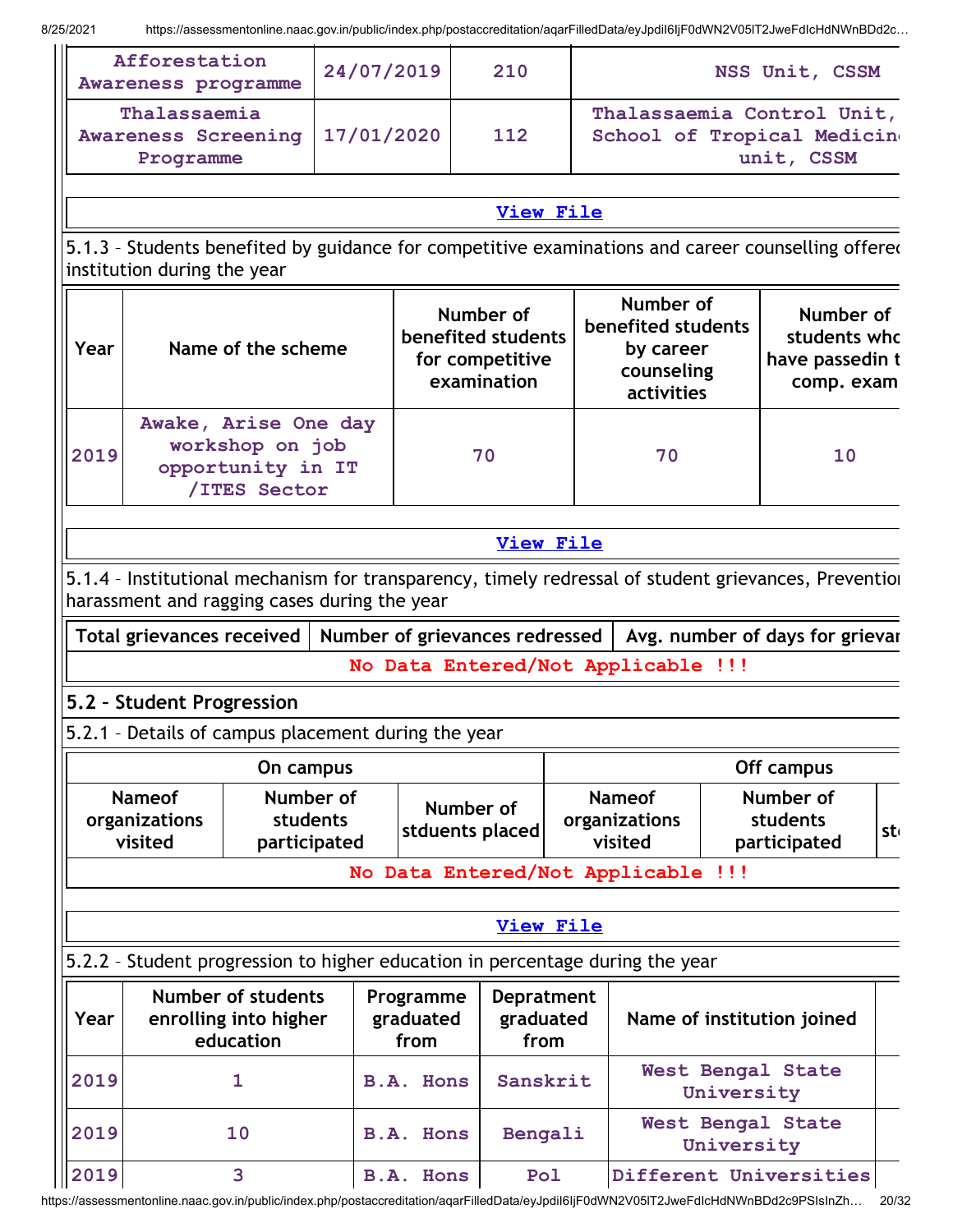|                                                    |                            |                                                                                                                                                                                        |                         | Sciencne         |                                                    |       |                             |  |
|----------------------------------------------------|----------------------------|----------------------------------------------------------------------------------------------------------------------------------------------------------------------------------------|-------------------------|------------------|----------------------------------------------------|-------|-----------------------------|--|
| 2019                                               | 4                          | <b>B.A. Hons</b>                                                                                                                                                                       |                         | Arabic           | Different Universities                             |       |                             |  |
| 2019                                               | $\mathbf{1}$               | B.A. Hons                                                                                                                                                                              |                         | Philosophy       | West Bengal State<br>University                    |       |                             |  |
| 2019                                               | 12                         | <b>B.A. Hons</b>                                                                                                                                                                       |                         | Education        | Different<br>UniversitiesDifferent<br>Universities |       |                             |  |
|                                                    |                            |                                                                                                                                                                                        |                         | <b>View File</b> |                                                    |       |                             |  |
|                                                    |                            | 5.2.3 - Students qualifying in state/ national/ international level examinations during the year<br>(eg:NET/SET/SLET/GATE/GMAT/CAT/GRE/TOFEL/Civil Services/State Government Services) |                         |                  |                                                    |       |                             |  |
|                                                    | <b>Items</b>               |                                                                                                                                                                                        |                         |                  | Number of students selected/ qualifying            |       |                             |  |
|                                                    |                            |                                                                                                                                                                                        |                         |                  | No Data Entered/Not Applicable !!!                 |       |                             |  |
|                                                    |                            |                                                                                                                                                                                        |                         |                  |                                                    |       |                             |  |
|                                                    |                            |                                                                                                                                                                                        | No file uploaded.       |                  |                                                    |       |                             |  |
|                                                    |                            | 5.2.4 - Sports and cultural activities / competitions organised at the institution level during the year                                                                               |                         |                  |                                                    |       |                             |  |
|                                                    |                            | Activity                                                                                                                                                                               |                         |                  |                                                    | Level | Number of                   |  |
|                                                    |                            | College Annual Fest                                                                                                                                                                    |                         |                  |                                                    | Local | 3 <sub>1</sub>              |  |
| Birth Anniversary Celebration of Kazi Nazrul islam |                            |                                                                                                                                                                                        |                         |                  |                                                    | Local |                             |  |
|                                                    |                            | Independence Day Celebration                                                                                                                                                           |                         |                  |                                                    | Local |                             |  |
|                                                    |                            | Teachers' Day Celebration                                                                                                                                                              |                         |                  |                                                    | Local |                             |  |
|                                                    |                            | Cultural Competition                                                                                                                                                                   |                         |                  |                                                    | Local |                             |  |
|                                                    |                            | Vasanta Utsav                                                                                                                                                                          |                         |                  |                                                    | Local |                             |  |
|                                                    |                            | Republic Day Celebration                                                                                                                                                               |                         |                  |                                                    | Local |                             |  |
|                                                    |                            | Rabindra Jayanti                                                                                                                                                                       |                         |                  |                                                    | Local |                             |  |
|                                                    |                            | International Language Day                                                                                                                                                             |                         |                  |                                                    | Local |                             |  |
|                                                    |                            | Annual Sports and Athletic Meet                                                                                                                                                        |                         |                  |                                                    | Local |                             |  |
|                                                    |                            |                                                                                                                                                                                        |                         | <b>View File</b> |                                                    |       |                             |  |
|                                                    |                            | 5.3 - Student Participation and Activities                                                                                                                                             |                         |                  |                                                    |       |                             |  |
|                                                    |                            | 5.3.1 - Number of awards/medals for outstanding performance in sports/cultural activities at<br>national/international level (award for a team event should be counted as one)         |                         |                  |                                                    |       |                             |  |
| Year                                               | Name of the<br>award/medal | National/<br><b>Internaional</b>                                                                                                                                                       | <b>Number of awards</b> | for Sports       | <b>Number of awards</b><br>for Cultural            |       | <b>Student ID</b><br>number |  |
| 2019                                               | Sandan<br>(Black Belt)     | International                                                                                                                                                                          | 1                       |                  | <b>Nill</b>                                        |       | Nill                        |  |
|                                                    |                            |                                                                                                                                                                                        |                         | <b>View File</b> |                                                    |       |                             |  |
|                                                    |                            |                                                                                                                                                                                        |                         |                  |                                                    |       |                             |  |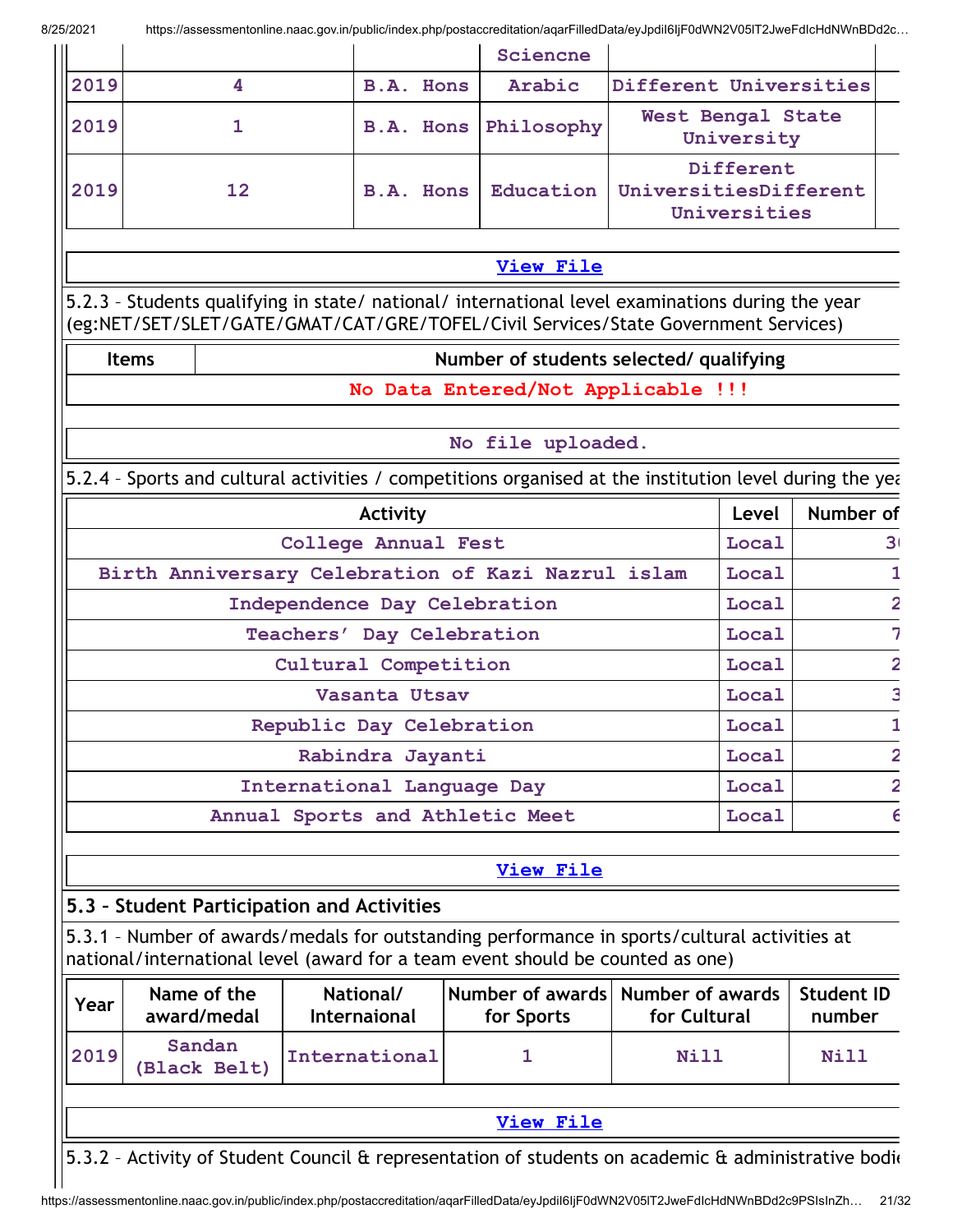of the institution (maximum 500 words)

During this year the students of the college were represented by the council. The body of the students' council is formed through the pro election /selection. It has general posts like President, Vice Pres General Secretary , Asst. General Secretary and Common Room Secretary. a number of sectional secretaries and for each section. One member faculty officiates as a teacher in charge. The students council ac participate in the programme organised by the college such as observ Independence day, Republic day, Netaji's Birth day, Saraswati Puja, a seminar to commemorate the birth anniversary of Prophet Muhammad. It a an active part in the college book fair, film festival, awareness prog environment, cycle rally on afforestation, annual prize distribution annual sports, annual intra college competition, and other different p organised by the college. The students' council is also engaged in social activities like Covid awareness programme, flood relief, awa programme on insect infected diseases and blood donation camp. It or several programme like the annual college fest, freshers welcome and for outgoing students. An annual magazine called Chetana is also publ the students council.

### 5.4 – Alumni Engagement

5.4.1 – Whether the institution has registered Alumni Association?

No

5.4.2 – No. of enrolled Alumni:

40

5.4.3 – Alumni contribution during the year (in Rupees) :

No Data Entered/Not Applicable !!!

5.4.4 – Meetings/activities organized by Alumni Association :

One meeting was held in which the future activities of the alumni as: was discussed. It was decided that the first step that should be tak register this association under the Government Registration Ac

### CRITERION VI – GOVERNANCE, LEADERSHIP AND MANAGEMENT

6.1 – Institutional Vision and Leadership

6.1.1 – Mention two practices of decentralization and participative management during the last yea 500 words)

Since the CBCS was introduced only in the last academic session a c paradigm shift was experienced in relation to the syllabus pedagogy, e infrastructure, in the modus operandi of the teaching learning proces: to keep the college updated on this issue, the Teachers' Council of th plays a major role. It, along with the Routine Committee has taken responsibilities of coordinating the other department of the college a the other sub committees like admission sub committee, staff council sub committee external and internal examination committee and other : participatory organs of the college like the students council and co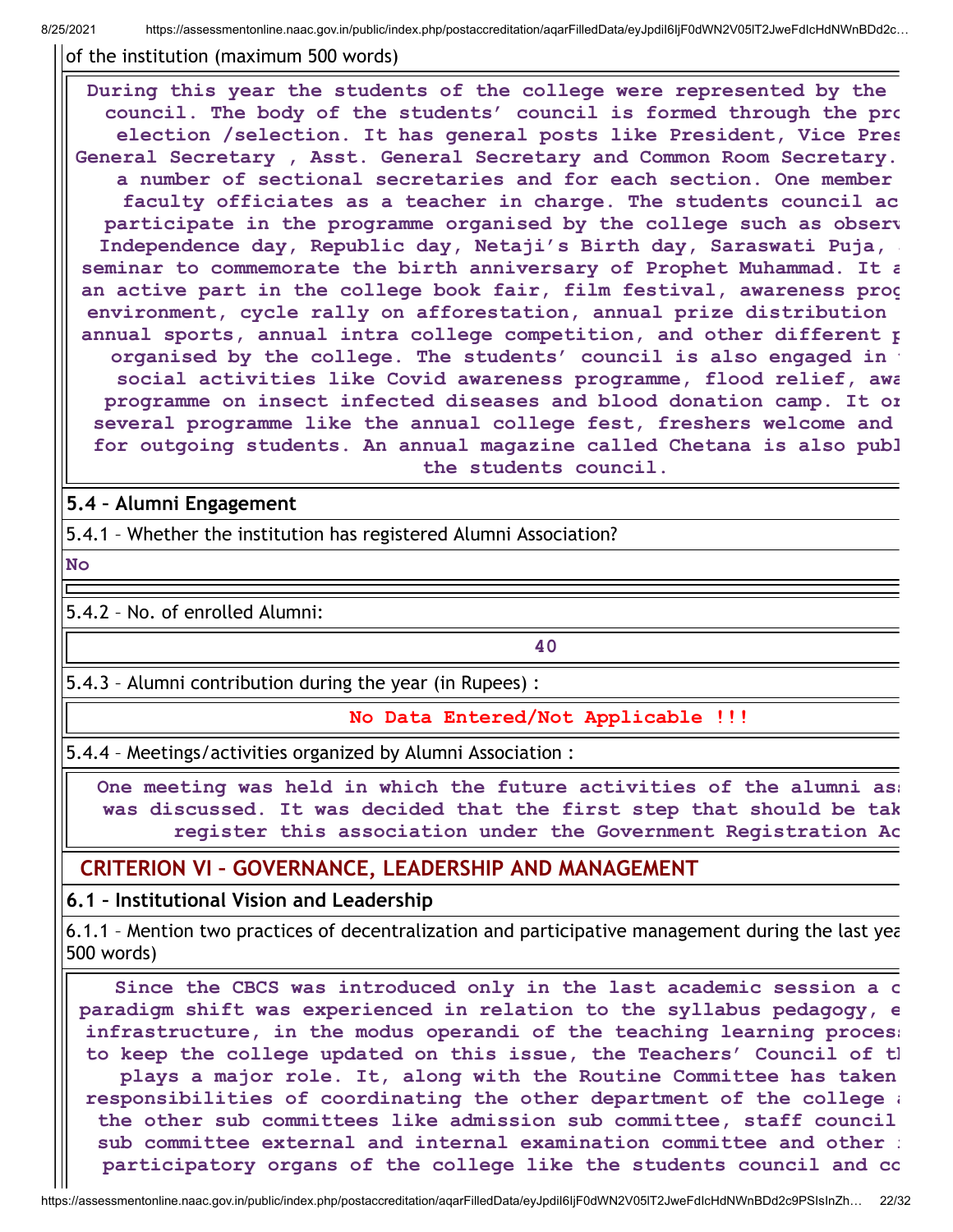$\mathbf{H}$ 

representing other stakeholders. All these committees have effect coordinated the roles with the Principal's Office during the crucial admission and both formative and summative examinations. During this **p** different departments of the college regularly met among each other an principal expressing all the while their opinion and suggestions on concerned with the new format like generic elective, modern Indian  $l_i$ and skill enhancement courses. This well coordinated participation departments sub committees college office and other stakeholders have CBCS system run successfully along with the age old annual syst

6.1.2 – Does the institution have a Management Information System (MIS)?

Partial

### 6.2 – Strategy Development and Deployment

6.2.1 – Quality improvement strategies adopted by the institution for each of the following (with in each):

| <b>Strategy Type</b>      | <b>Details</b>                                                                                                                                                                                                                                                                                                                                                                                                                                                                                                                                                                                                                                                                                                                                                                                                                                                                                                                                            |
|---------------------------|-----------------------------------------------------------------------------------------------------------------------------------------------------------------------------------------------------------------------------------------------------------------------------------------------------------------------------------------------------------------------------------------------------------------------------------------------------------------------------------------------------------------------------------------------------------------------------------------------------------------------------------------------------------------------------------------------------------------------------------------------------------------------------------------------------------------------------------------------------------------------------------------------------------------------------------------------------------|
| Curriculum<br>Development | Curriculum Development : A completely new curriculu<br>along with a new setup syllabus has been introduced by<br>Bengal State University keeping parity with the nat:<br>followed Choice Based Credit System. In order to fra<br>entirely new curriculum necessary for this paradigm sl<br>different member of college faculty has communicated<br>members of the undergraduate board of studies their vio<br>and opinion so that both curriculum development and ct<br>reform happened from the very grass root level. The co<br>followed the syllabi proposed by the university but it<br>exercise its choices in areas such as developing :<br>enhancement courses which are customised to the need of<br>community. For instance the history department has au<br>skill enhancement course on Archaeology which wou<br>particularly relevant keeping mind that the college is<br>beside a place of great archeologically interest<br>Chandraketugarh. |
| Teaching and<br>Learning  | The college always maintains a focus on Value Based Tea<br>Learning in which the student not only gathers knowledg<br>becomes capable in applying his knowledge and skill in<br>situations. The college wholeheartedly encourages tead<br>students to take part in ICT enabled modes of dissemil<br>learning and information so as to make the educat:<br>transactions state of the art as much as possible. Kee<br>view in mind, the science laboratory has also been dev<br>develop the spirit of skill and enquiry among the stude<br>college, particularly those taking up science and scien<br>streams. However, as most of the students are first go<br>learners, classes in the nature of remedial and tu<br>interactions are held. The college is also trying to b<br>student mentoring system in which every individual stu<br>be mentored in some way or the other by responsible t                                                             |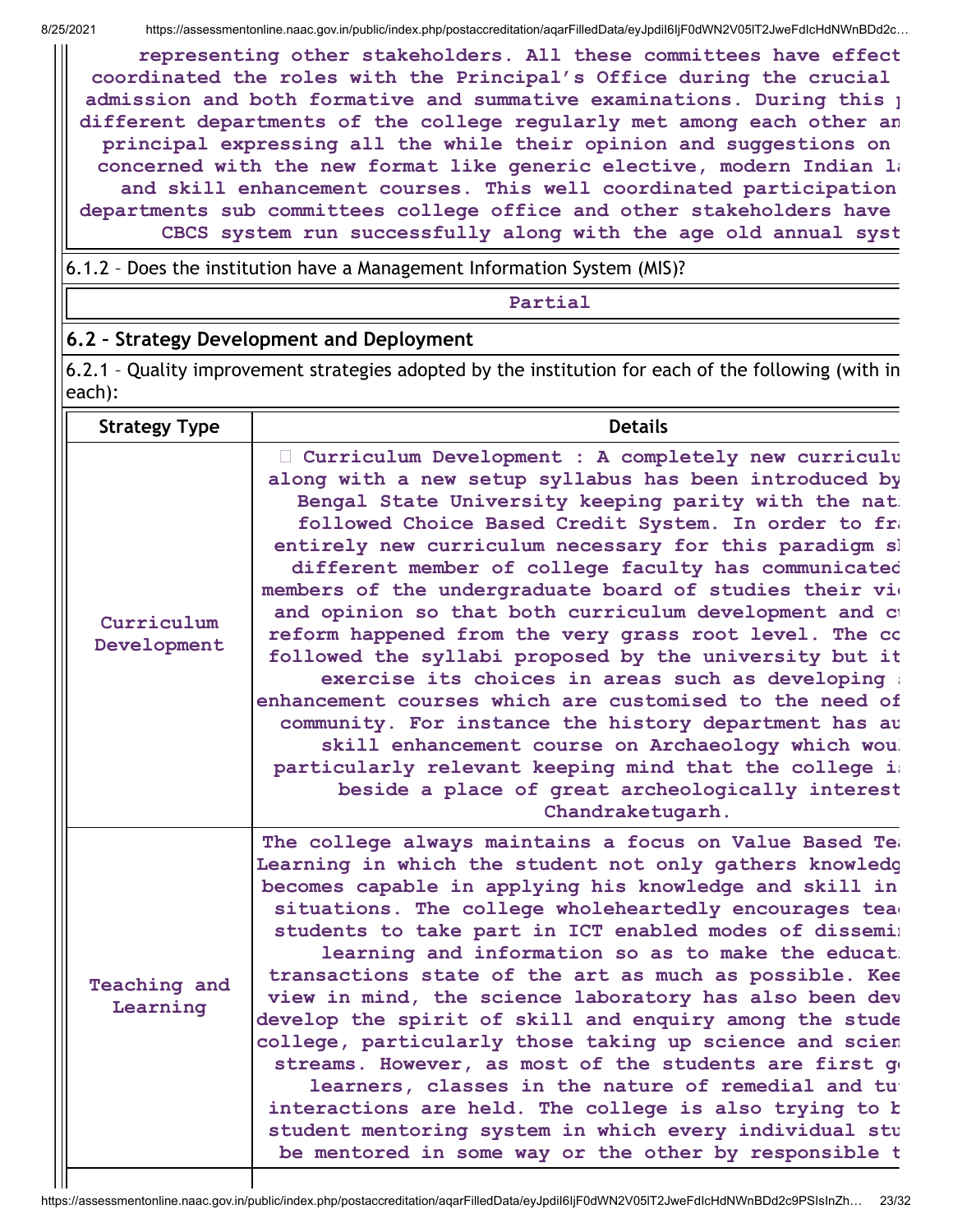| Evaluation                     | Examination and Though the only vole that the college in summative asse<br>primarily the holding of the examinations, in the spl<br>formative assessment, particularly under the CBCS sys<br>college has an extremely important role to play. The mi<br>assessments are taken in accordance with the directive<br>Undergraduate Board of Studies of which some members<br>faculty of the college are also members. The outcomes<br>assessments are discussed with the students with new<br>suggestions on improvement. Feedback on these assessmen<br>communicated to the guardians as and when necessa                                                                                                                                                                                                                                                                                                                                                                                                                                                                                                                                                                                      |
|--------------------------------|----------------------------------------------------------------------------------------------------------------------------------------------------------------------------------------------------------------------------------------------------------------------------------------------------------------------------------------------------------------------------------------------------------------------------------------------------------------------------------------------------------------------------------------------------------------------------------------------------------------------------------------------------------------------------------------------------------------------------------------------------------------------------------------------------------------------------------------------------------------------------------------------------------------------------------------------------------------------------------------------------------------------------------------------------------------------------------------------------------------------------------------------------------------------------------------------|
| Research and<br>Development    | The announced policy of the college is to encourag<br>stakeholders in research and development throughout t<br>There was one research project equivalent to a Major<br>Project which was concluded jointly by two teachers th<br>namely Dr Sudeshna Biswas and Himanish Bhattacharyya<br>Sociology and Agriculture and Rural Development respe<br>Some of the teachers have been awarded Ph.D. and M. Ph.<br>during this year. Some teachers have also contributed<br>the academic journals and scholarly books of repute.<br>orientation is developed among student by making the<br>papers and present them in Students Seminars which are<br>regular basis by most departments. The Teachers Counc:<br>Publication called Alor Sandhane an interdiscipli<br>multilingual ISBN book on scholarly research articl<br>published during this year. Another issue of the book<br>focus on Iswar Chandra Vidyasagar whose bicentenary :<br>celebrated this year was also published. The Philc<br>Department of the college also published it annual Jou<br>year. The chain of programmes started last year in the<br>Meet the Researcher Programme is also being continue<br>success this year. |
| Library, ICT                   | The central library of the institution is quite an enr                                                                                                                                                                                                                                                                                                                                                                                                                                                                                                                                                                                                                                                                                                                                                                                                                                                                                                                                                                                                                                                                                                                                       |
| and Physical<br>Infrastructure | and it is connected through institutional membership<br>Consortium of Indian Libraries (INFIBNET). The libr                                                                                                                                                                                                                                                                                                                                                                                                                                                                                                                                                                                                                                                                                                                                                                                                                                                                                                                                                                                                                                                                                  |
|                                | partially digitized with its database being fully manae                                                                                                                                                                                                                                                                                                                                                                                                                                                                                                                                                                                                                                                                                                                                                                                                                                                                                                                                                                                                                                                                                                                                      |
| Instrumentation                | Koha software. Students can browse the internet at seve<br>provided at the library. There are also sufficient nu<br>nodes for the faculties to take up internet help. Du:<br>2019-20 sessions, the Nlist membership was renewed as :<br>every year. There is also a reading room facility f<br>students which are quite well maintained by the libra:<br>The library committee sits regularly and the library<br>several orientation programmes throughout the year fo<br>management of the same. Departmental libraries, maint<br>dedicated teachers of the departments also play importa<br>the dissemination of education by the college. $\square$ So fa<br>ICT facilities of the college are concerned, the IT Up<br>Committee meets at regular intervals in order to collec<br>from the stakeholders, processing them and making ne<br>improvements with them. The same strategy is adopted wi                                                                                                                                                                                                                                                                                         |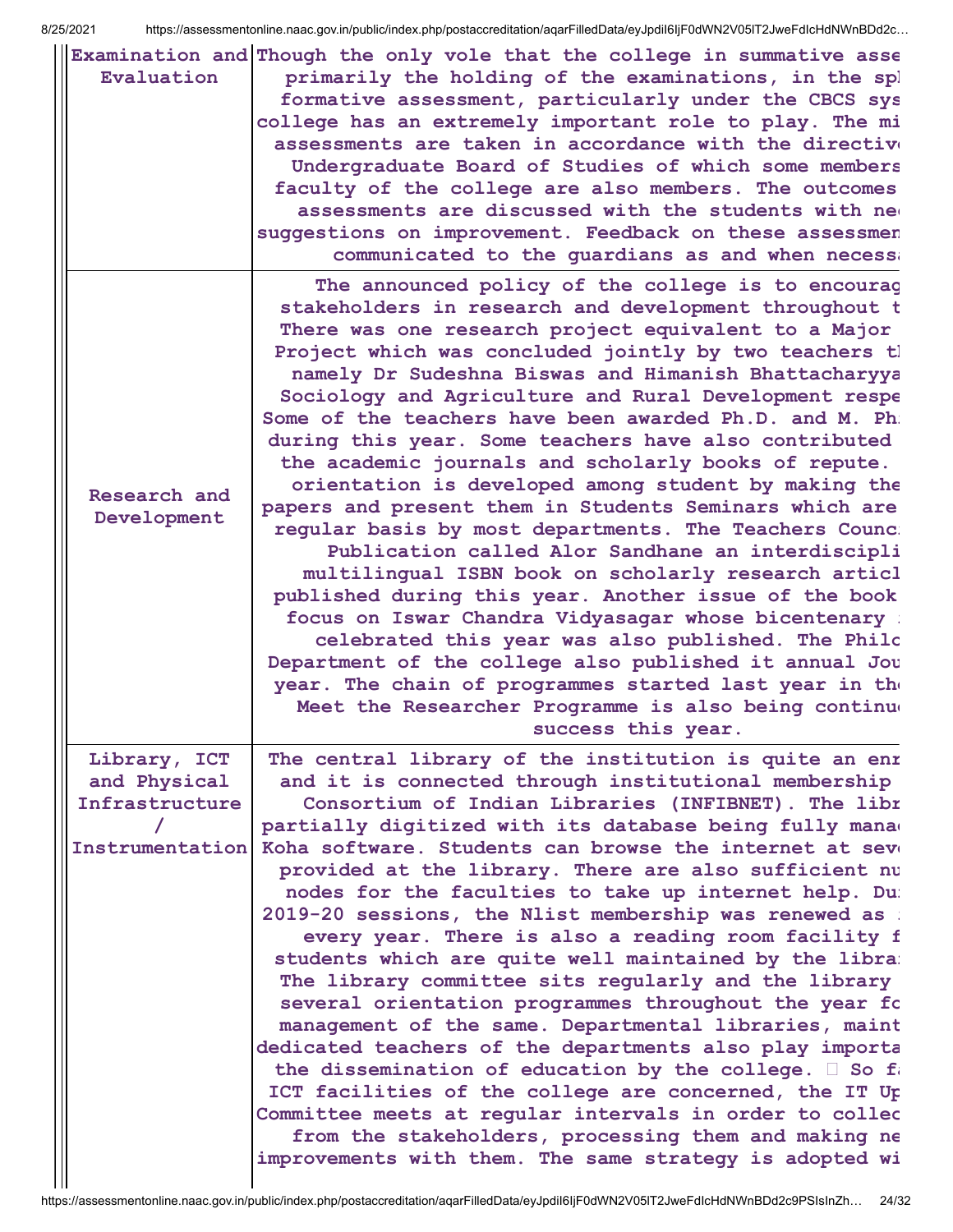|                                            | related to the physical infrastructure of the college<br>case, the Development committee of the college takes                                                                                                                                                                                                                                                                                                                                                                                                                                                                                                                                                                                                                                                                                      |
|--------------------------------------------|----------------------------------------------------------------------------------------------------------------------------------------------------------------------------------------------------------------------------------------------------------------------------------------------------------------------------------------------------------------------------------------------------------------------------------------------------------------------------------------------------------------------------------------------------------------------------------------------------------------------------------------------------------------------------------------------------------------------------------------------------------------------------------------------------|
| <b>Human Resource</b><br>Management        | Though there is no human resource management cell of tl<br>as such, the principal with the help of the Governing E<br>college supervises over all the aspects of the colle<br>academic, the administrative and the infrastructural.<br>also plays an important role in maintaining the che<br>balances of the institution, providing quidelines for :<br>vision. The respective departments also play a major<br>maintaining and regulating the human resource manageme<br>college.                                                                                                                                                                                                                                                                                                                |
| Industry<br>Interaction /<br>Collaboration | While collaboration with related industries are stil.<br>pipeline, interaction with different industries, partic<br>IT industry is is held reqularly through workshops and<br>programs held in the college. In 2019-20, similar prog<br>also held. Thus, from the point of view of strategy, tl<br>always encourages such interactions.                                                                                                                                                                                                                                                                                                                                                                                                                                                            |
| Admission of<br><b>Students</b>            | Admission of students at the undergraduate level is<br>accordance with the directives laid down by the gover<br>West Bengal and West Bengal State University which<br>affiliating university of the college. Thus, there im<br>scope for strategic innovation when it comes to the adm<br>students in the college. However admission is fully o<br>online by a dedicated service provider and an exper<br>admission committee supervises over that admission pro<br>college provided necessary counselling to the students<br>admission on the dates notified earlier. The principal<br>along with the governing body of the college takes no<br>decisions on different problems arising in the admis<br>consultation with advices and recommendations sent<br>admission committee of the college. |

## 6.2.2 – Implementation of e-governance in areas of operations:

| <b>Details</b><br>E-governace area |                                                                                                                                                                                                                                                                                                                                                                                                                                                                                                                    |  |  |  |  |
|------------------------------------|--------------------------------------------------------------------------------------------------------------------------------------------------------------------------------------------------------------------------------------------------------------------------------------------------------------------------------------------------------------------------------------------------------------------------------------------------------------------------------------------------------------------|--|--|--|--|
| Planning and<br>Development        | The prospectus is prepared and updated every year and gi<br>website for the perusal of incoming students seeking adm<br>the college. Again after the student gets admission,<br>fledged academic calendar is published in the college w<br>as to give the students necessary idea about the activit<br>college in the coming session. Decisions regarding di<br>curricular and co curricular aspects of the college are<br>the respective bodies and communicated to the concerned<br>through the college website. |  |  |  |  |
| Administration                     | Regarding administration, we are trying to make it as<br>possible digital and online. Since a college is in an ec<br>underprivileged area, we have to keep the digital divid<br>whenever we plan about converting the entire supp<br>administration into a digital process. Nevertheless, li<br>previous years, use of paper is more and more discourag                                                                                                                                                            |  |  |  |  |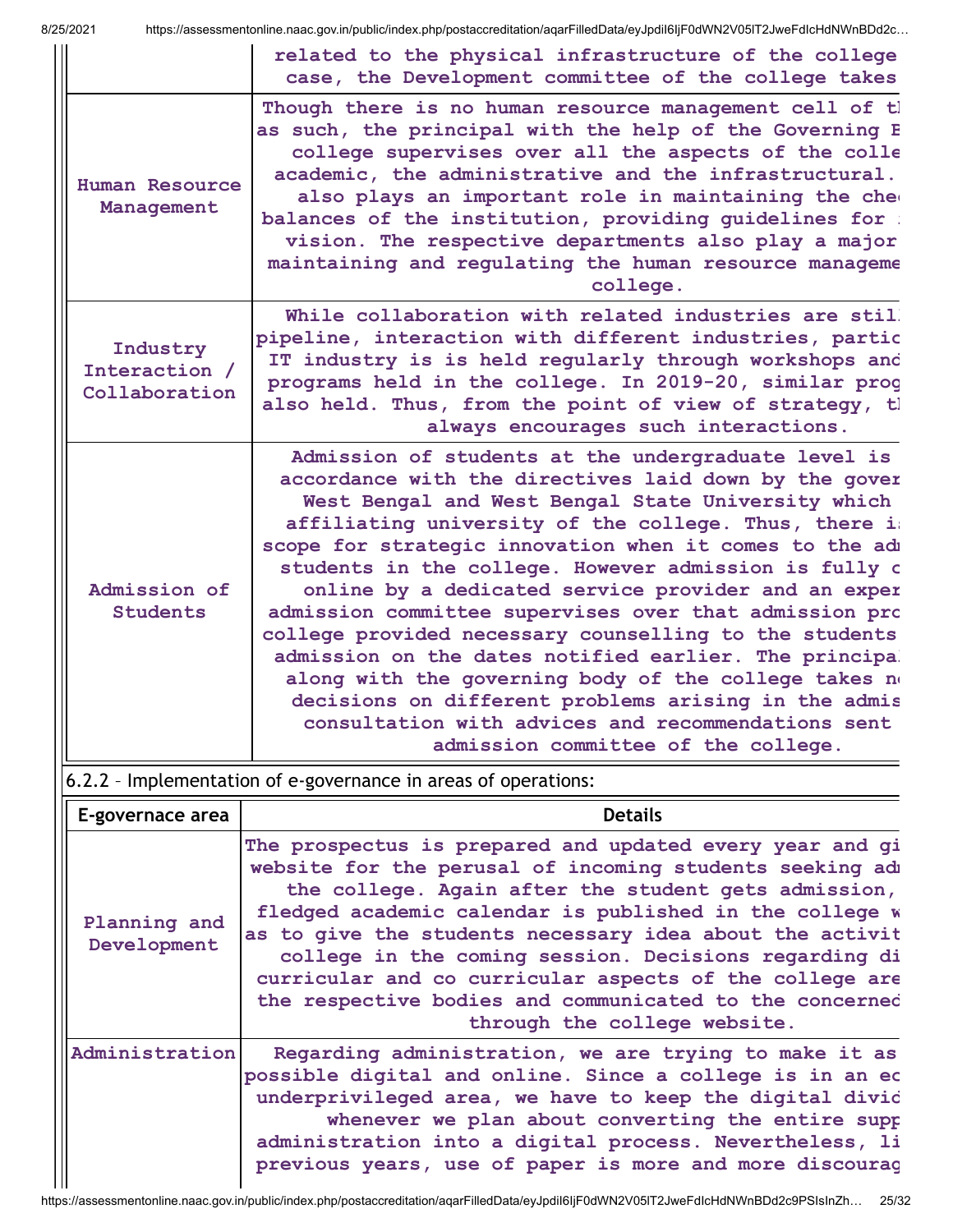$\mathop{\parallel}$ 

| 8/25/2021 |                                     | https://assessmentonline.naac.gov.in/public/index.php/postaccreditation/aqarFilledData/eyJpdil6ljF0dWN2V05IT2JweFdIcHdNWnBDd2c                                                                                                                                                                                                                                    |                                                                                                           |                                                       |                                    |                                          |                                                                      |
|-----------|-------------------------------------|-------------------------------------------------------------------------------------------------------------------------------------------------------------------------------------------------------------------------------------------------------------------------------------------------------------------------------------------------------------------|-----------------------------------------------------------------------------------------------------------|-------------------------------------------------------|------------------------------------|------------------------------------------|----------------------------------------------------------------------|
|           |                                     |                                                                                                                                                                                                                                                                                                                                                                   | are slowly evolving into a no paper administrative un<br>emails and other facilities more at our disposa. |                                                       |                                    |                                          |                                                                      |
|           | Finance and<br>Accounts             | Regarding Finance Management the college depends on the<br>platform of HRMS for receiving salaries grant unit and c<br>The accounts section of the college is completely digit:<br>to make full utilisation of e-governance in this areas.<br>government portal of IFMS (INTEGRATED FINANCIAL MANAGEME<br>is also used for the college financial and accounting p |                                                                                                           |                                                       |                                    |                                          |                                                                      |
|           | Student<br>Admission and<br>Support | Student admission is completely online. The portal is m<br>by a service provider who completely digitally takes ca<br>process. The form is online, the merit lists are availal<br>and admission can only be secured by payment through tl<br>payment gateway dedicated for the purpose of admissic<br>verification of students data and documents are conducto    | much after admission has been provisionally held                                                          |                                                       |                                    |                                          |                                                                      |
|           | Examination                         | publication of marksheets are all performed digitally.<br>Corona Scare impeding the usual process towards the en<br>session, we would be dependent on online modes both in<br>learning, evaluation and assessment from the coming acad                                                                                                                            | The examination form filling up, result tabulation a                                                      |                                                       |                                    |                                          |                                                                      |
|           |                                     | 6.3 - Faculty Empowerment Strategies                                                                                                                                                                                                                                                                                                                              |                                                                                                           |                                                       |                                    |                                          |                                                                      |
|           |                                     | 6.3.1 - Teachers provided with financial support to attend conferences / workshops and towards mo                                                                                                                                                                                                                                                                 |                                                                                                           |                                                       |                                    |                                          |                                                                      |
|           |                                     | of professional bodies during the year                                                                                                                                                                                                                                                                                                                            |                                                                                                           |                                                       |                                    |                                          |                                                                      |
| Year      | Name of<br><b>Teacher</b>           | Name of conference/ workshop attended<br>for which financial support provided                                                                                                                                                                                                                                                                                     | No Data Entered/Not Applicable !!!                                                                        |                                                       |                                    |                                          | Name of the professional body fo<br>which membership fee is provided |
|           |                                     |                                                                                                                                                                                                                                                                                                                                                                   |                                                                                                           |                                                       |                                    |                                          |                                                                      |
|           |                                     |                                                                                                                                                                                                                                                                                                                                                                   |                                                                                                           | No file uploaded.                                     |                                    |                                          |                                                                      |
|           |                                     | 6.3.2 - Number of professional development / administrative training programmes organized by the<br>teaching and non teaching staff during the year                                                                                                                                                                                                               |                                                                                                           |                                                       |                                    |                                          |                                                                      |
| Year      |                                     | Title of the professional                                                                                                                                                                                                                                                                                                                                         |                                                                                                           |                                                       |                                    |                                          |                                                                      |
|           |                                     | development programme<br>organised for teaching staff                                                                                                                                                                                                                                                                                                             | training programme organised                                                                              | Title of the administrative<br>for non-teaching staff |                                    | <b>From</b><br>To<br><b>Date</b><br>date | Number of<br>participants<br>(Teaching<br>staff)                     |
|           |                                     |                                                                                                                                                                                                                                                                                                                                                                   | No Data Entered/Not Applicable !!!                                                                        |                                                       |                                    |                                          |                                                                      |
|           |                                     |                                                                                                                                                                                                                                                                                                                                                                   |                                                                                                           |                                                       |                                    |                                          |                                                                      |
|           |                                     |                                                                                                                                                                                                                                                                                                                                                                   |                                                                                                           | No file uploaded.                                     |                                    |                                          |                                                                      |
|           |                                     | 6.3.3 - No. of teachers attending professional development programmes, viz., Orientation Programi<br>Course, Short Term Course, Faculty Development Programmes during the year                                                                                                                                                                                    |                                                                                                           |                                                       |                                    |                                          |                                                                      |
|           |                                     | Title of the professional development<br>programme                                                                                                                                                                                                                                                                                                                |                                                                                                           |                                                       | Number of teachers<br>who attended | <b>From Date</b>                         | To dat                                                               |
|           |                                     | Seven days workshop                                                                                                                                                                                                                                                                                                                                               |                                                                                                           |                                                       | 1                                  |                                          | 16/12/2019 22/12/2                                                   |

https://assessmentonline.naac.gov.in/public/index.php/postaccreditation/aqarFilledData/eyJpdiI6IjF0dWN2V05lT2JweFdIcHdNWnBDd2c9PSIsInZh… 26/32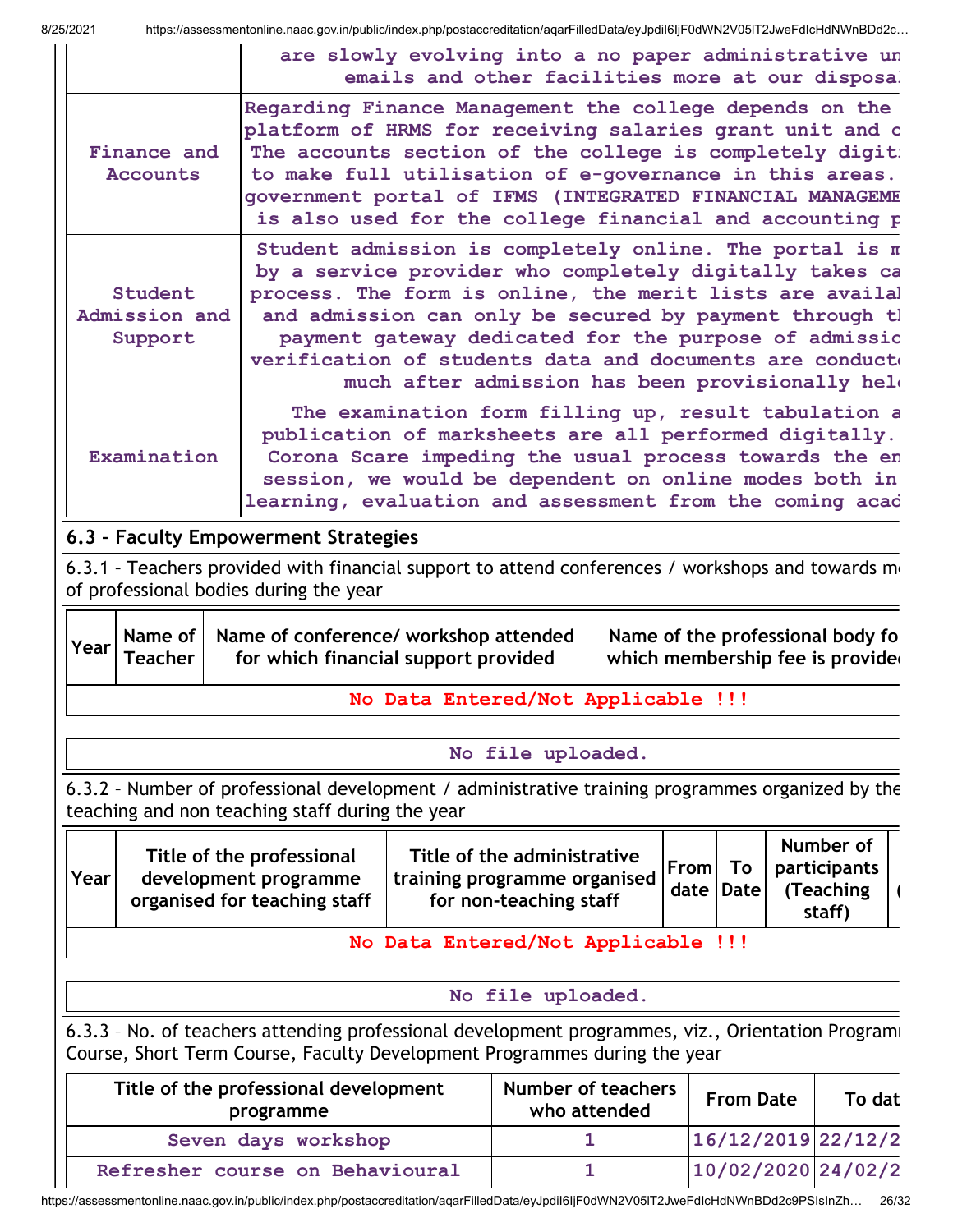| science                                                                                                                                                                                                                                                                                                                                                                                                                                                                                                                                                                                                                                                                                                                                                                                                                                                                                                                                                                                                              |                                                       |  |                   |                                                                                                                                                                                            |     |
|----------------------------------------------------------------------------------------------------------------------------------------------------------------------------------------------------------------------------------------------------------------------------------------------------------------------------------------------------------------------------------------------------------------------------------------------------------------------------------------------------------------------------------------------------------------------------------------------------------------------------------------------------------------------------------------------------------------------------------------------------------------------------------------------------------------------------------------------------------------------------------------------------------------------------------------------------------------------------------------------------------------------|-------------------------------------------------------|--|-------------------|--------------------------------------------------------------------------------------------------------------------------------------------------------------------------------------------|-----|
|                                                                                                                                                                                                                                                                                                                                                                                                                                                                                                                                                                                                                                                                                                                                                                                                                                                                                                                                                                                                                      | Faculty Induction Programme<br>/orientation programme |  |                   | 04/06/2020 01/07/2                                                                                                                                                                         |     |
| Refresher course in Library and<br>Information Science, C.U.                                                                                                                                                                                                                                                                                                                                                                                                                                                                                                                                                                                                                                                                                                                                                                                                                                                                                                                                                         |                                                       |  | $\mathbf{1}$      | 11/11/2019 25/11/2                                                                                                                                                                         |     |
| Experimenter Learning Programme                                                                                                                                                                                                                                                                                                                                                                                                                                                                                                                                                                                                                                                                                                                                                                                                                                                                                                                                                                                      |                                                       |  | $\mathbf{1}$      | 01/08/2019 03/08/2                                                                                                                                                                         |     |
|                                                                                                                                                                                                                                                                                                                                                                                                                                                                                                                                                                                                                                                                                                                                                                                                                                                                                                                                                                                                                      |                                                       |  | View File         |                                                                                                                                                                                            |     |
| 6.3.4 - Faculty and Staff recruitment (no. for permanent recruitment):                                                                                                                                                                                                                                                                                                                                                                                                                                                                                                                                                                                                                                                                                                                                                                                                                                                                                                                                               |                                                       |  |                   |                                                                                                                                                                                            |     |
| <b>Teaching</b>                                                                                                                                                                                                                                                                                                                                                                                                                                                                                                                                                                                                                                                                                                                                                                                                                                                                                                                                                                                                      |                                                       |  |                   | Non-teaching                                                                                                                                                                               |     |
| Permanent                                                                                                                                                                                                                                                                                                                                                                                                                                                                                                                                                                                                                                                                                                                                                                                                                                                                                                                                                                                                            | <b>Full Time</b>                                      |  |                   | Permanent                                                                                                                                                                                  | Ful |
| 7                                                                                                                                                                                                                                                                                                                                                                                                                                                                                                                                                                                                                                                                                                                                                                                                                                                                                                                                                                                                                    | 25                                                    |  |                   | Nill                                                                                                                                                                                       | N   |
| 6.3.5 - Welfare schemes for                                                                                                                                                                                                                                                                                                                                                                                                                                                                                                                                                                                                                                                                                                                                                                                                                                                                                                                                                                                          |                                                       |  |                   |                                                                                                                                                                                            |     |
| <b>Teaching</b>                                                                                                                                                                                                                                                                                                                                                                                                                                                                                                                                                                                                                                                                                                                                                                                                                                                                                                                                                                                                      | Non-teaching                                          |  |                   | <b>Students</b>                                                                                                                                                                            |     |
| Scheme, General<br>Provident Fund,<br>Leave Travel<br>Concession.<br>6.4 - Financial Management and Resource Mobilization<br>6.4.1 - Institution conducts internal and external financial audits regularly (with in 100 words each)<br>Anual Audit is conducted for the college by the listed auditors sent<br>purpose by the Govt of West Bengal which looks after every single aspe<br>financial situation of the college for the year. Subsequently their :<br>sent to the higher educational department for their approval and ne<br>collaboration. The Governing Body of the college makes threadbare dise<br>the audit reports and decides the financial course of action for th<br>academic session. The funds received for the ongoing research projec<br>Sudeshna Biswas, Associate professor of sociology and Himanish Bhatta<br>State Aided College Teacher which concluded this year also had its ex<br>6.4.2 - Funds / Grants received from management, non-government bodies, individuals, philanthroj | Sathi, GPF,<br>Festival<br>Advance,<br>Exgratia.      |  |                   | Vivekananda Merit Cum Means Schola<br>Student Health Home, Student Aid<br>Aikashree, Students' Concession, SC<br>Scholarship<br>audited as per rule before submission of the final report. |     |
| year(not covered in Criterion III)                                                                                                                                                                                                                                                                                                                                                                                                                                                                                                                                                                                                                                                                                                                                                                                                                                                                                                                                                                                   |                                                       |  |                   |                                                                                                                                                                                            |     |
| Name of the non government funding agencies /individuals                                                                                                                                                                                                                                                                                                                                                                                                                                                                                                                                                                                                                                                                                                                                                                                                                                                                                                                                                             | Nill                                                  |  |                   | <b>Funds/ Grnats received in R</b><br>$\mathbf 0$                                                                                                                                          |     |
|                                                                                                                                                                                                                                                                                                                                                                                                                                                                                                                                                                                                                                                                                                                                                                                                                                                                                                                                                                                                                      |                                                       |  |                   |                                                                                                                                                                                            |     |
|                                                                                                                                                                                                                                                                                                                                                                                                                                                                                                                                                                                                                                                                                                                                                                                                                                                                                                                                                                                                                      |                                                       |  | No file uploaded. |                                                                                                                                                                                            |     |
| 6.4.3 - Total corpus fund generated                                                                                                                                                                                                                                                                                                                                                                                                                                                                                                                                                                                                                                                                                                                                                                                                                                                                                                                                                                                  |                                                       |  |                   |                                                                                                                                                                                            |     |
|                                                                                                                                                                                                                                                                                                                                                                                                                                                                                                                                                                                                                                                                                                                                                                                                                                                                                                                                                                                                                      |                                                       |  | 740127            |                                                                                                                                                                                            |     |
| 6.5 - Internal Quality Assurance System                                                                                                                                                                                                                                                                                                                                                                                                                                                                                                                                                                                                                                                                                                                                                                                                                                                                                                                                                                              |                                                       |  |                   |                                                                                                                                                                                            |     |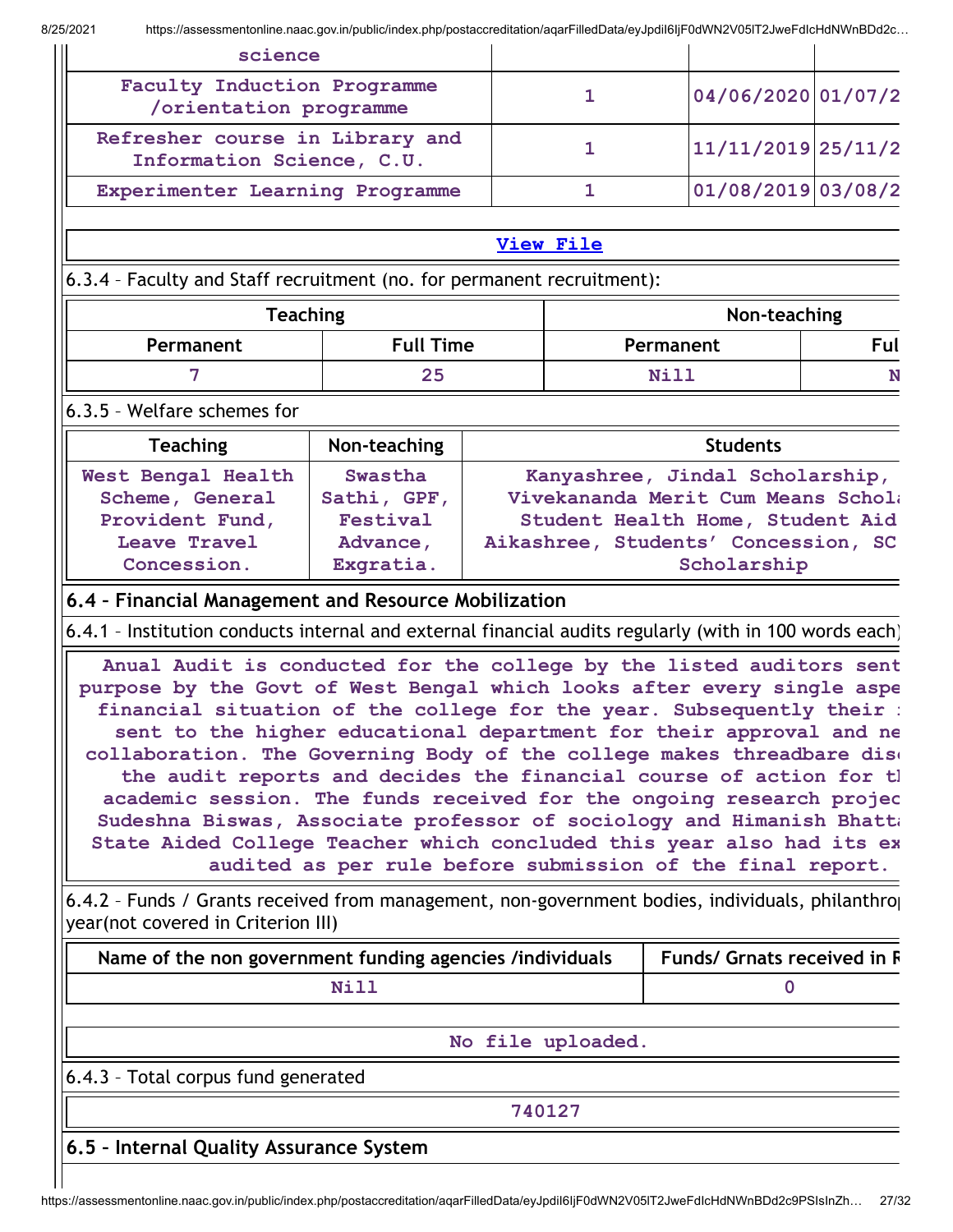### 6.5.1 – Whether Academic and Administrative Audit (AAA) has been done?

| <b>Audit Type</b> |           | <b>External</b> |           | <b>Internal</b> |
|-------------------|-----------|-----------------|-----------|-----------------|
|                   | Yes/No    | Agency          | Yes/No    |                 |
| Academic          | <b>No</b> | Nill            | <b>No</b> |                 |
| Administrative    | <b>No</b> | Nill            | <b>No</b> |                 |

### 6.5.2 – Activities and support from the Parent – Teacher Association (at least three)

The parents teacher association holds regular meetings primarily thr parent teacher meetings regularly. ii) The association encourages b institution by directly being involved in the some decision making act the college. iii) Parents feedback on administrative and academic is collected and the opinion of the parents association significantly he way of improvement of the academic functions and the campus environmer institution. iv) The parent teacher association also plays an active arranging for annual events like Annual fest and other cultural event in making them more lively and productive.

### 6.5.3 – Development programmes for support staff (at least three)

Non teaching staff of the college are covered under medical insuranc Swastha Sathi in which they get free treatments from all empanelled Computer Training was given to the members of the staff who were in re of it. Regular involvement in policy making activities of the college makings at other forms of interaction.

### 6.5.4 – Post Accreditation initiative(s) (mention at least three)

Special focus has been given on encouragement of research primari organising Meet the Researcher at regular interval. ii) Particular in are taken for spreading community awareness and going green and the n for afforestation. iii) Students have been encouraged to be involv different modes of artistic expression other than what they study humanities departments of the college. In view of this , the annua festival project has been taken up by the college solely at its own

| Year | Name of quality initiative by IQAC                                       | Date of<br>conducting<br><b>IQAC</b> | <b>Duration</b><br>From | <b>Duration To</b> |  |  |  |
|------|--------------------------------------------------------------------------|--------------------------------------|-------------------------|--------------------|--|--|--|
|      | $\vert$ 6.5.6 - Number of Quality Initiatives undertaken during the year |                                      |                         |                    |  |  |  |
|      | d)NBA or any other quality audit                                         |                                      |                         |                    |  |  |  |
|      | c)ISO certification                                                      |                                      |                         |                    |  |  |  |
|      | b) Participation in NIRF                                                 |                                      |                         |                    |  |  |  |
|      | a) Submission of Data for AISHE portal                                   |                                      |                         |                    |  |  |  |
|      | 6.5.5 - Internal Quality Assurance System Details                        |                                      |                         |                    |  |  |  |

2019 Meeting of the IQAC Nill Nill Nill 2020 Meeting of the IQAC Nill Nill Nill

2019 Meeting of the IQAC Nill Nill 14/02/2020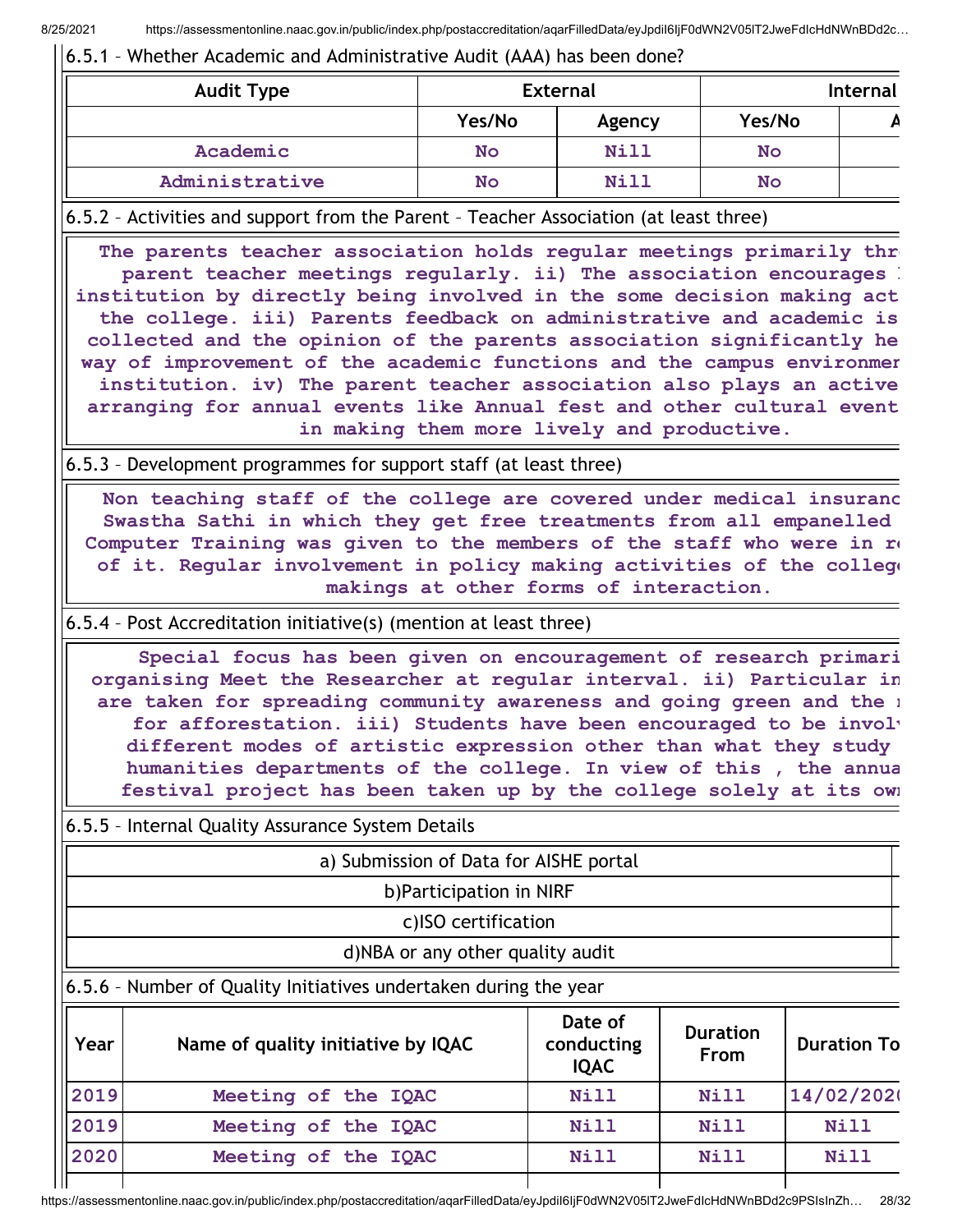| 2020              | Meeting of the IQAC                                                         | Nill | <b>Nill</b>                      | <b>Nill</b> |  |
|-------------------|-----------------------------------------------------------------------------|------|----------------------------------|-------------|--|
| 2020              | Webinar on life skill after Covid<br>19                                     |      | 30/06/2020 30/06/2020 30/06/2020 |             |  |
| 2020              | Book Fair                                                                   |      | 14/02/2020 14/02/2020 16/02/2020 |             |  |
| 2020              | International film festival                                                 |      | 20/01/2020 20/01/2020 22/01/2020 |             |  |
| 2020              | Meet the Researcher                                                         |      | 11/01/2020 11/01/2020 11/01/2020 |             |  |
| 2019              | Awake, Arise One day workshop on<br>job opportunity in IT / ITES<br>Sector  |      | 26/08/2019 26/08/2019 26/08/201! |             |  |
| 2019              | STATE LEVEL SEMINAR ON<br>ENVIRONMENTAL AWARENESS AND GOING<br><b>GREEN</b> |      | 10/08/2019 10/08/2019 10/08/2019 |             |  |
| No file uploaded. |                                                                             |      |                                  |             |  |
|                   | <b>CRITERION VII - INSTITUTIONAL VALUES AND BEST PRACTICES</b>              |      |                                  |             |  |
|                   | 7.1 - Institutional Values and Social Responsibilities                      |      |                                  |             |  |

7.1.1 – Gender Equity (Number of gender equity promotion programmes organized by the institution year)

| Title of the programme             | Period from | <b>Period To</b> | <b>Number of Parti</b> |  |  |  |
|------------------------------------|-------------|------------------|------------------------|--|--|--|
|                                    |             |                  | Female                 |  |  |  |
| No Data Entered/Not Applicable !!! |             |                  |                        |  |  |  |

### 7.1.2 – Environmental Consciousness and Sustainability/Alternate Energy initiatives such as:

Percentage of power requirement of the University met by the renewable energy sou

As in the previous year the college continuous to use solar energy to part of its ICT Section of the building

## 7.1.3 – Differently abled (Divyangjan) friendliness

| Item facilities         | Yes/No     | Number of benefici |
|-------------------------|------------|--------------------|
| Physical facilities     | Yes        |                    |
| Ramp/Rails              | Yes        |                    |
| <b>Rest Rooms</b>       | <b>Yes</b> |                    |
| Scribes for examination | Yes        |                    |

|      | 7.1.4 - Inclusion and Situatedness                                                         |                                                                                                   |      |                             |                         |
|------|--------------------------------------------------------------------------------------------|---------------------------------------------------------------------------------------------------|------|-----------------------------|-------------------------|
| Year | Number of<br>initiatives to<br>address<br>locational<br>advantages<br>and<br>disadvantages | Number of<br>initiatives<br>taken to<br>engage<br>with and<br>contribute<br>to local<br>community | Date | Duration Name of initiative | <b>Issues addressed</b> |
|      |                                                                                            |                                                                                                   |      |                             |                         |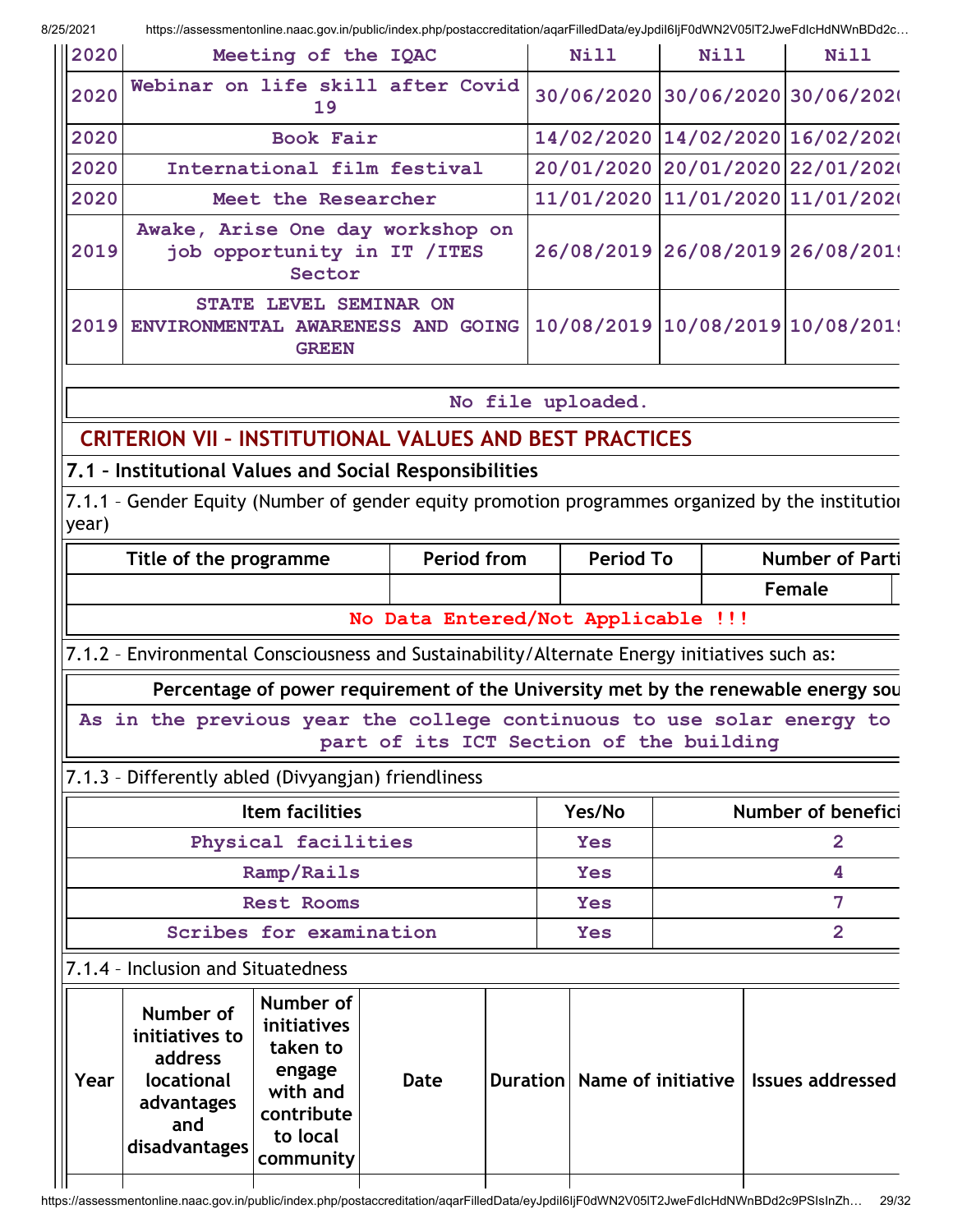| 2019                                                               | $\mathbf{1}$                                                          | $\mathbf{1}$ | 10/08/2019                                                                                        | $\mathbf{1}$     |                                                            | <b>State Level</b><br>Seminar On<br>Environmental<br><b>Awareness And</b><br>Going Green1 |                       | Deforestation                                 |  |
|--------------------------------------------------------------------|-----------------------------------------------------------------------|--------------|---------------------------------------------------------------------------------------------------|------------------|------------------------------------------------------------|-------------------------------------------------------------------------------------------|-----------------------|-----------------------------------------------|--|
| 2019                                                               | $\mathbf{1}$                                                          | $\mathbf{1}$ | 25/07/2019                                                                                        | $\mathbf{1}$     |                                                            | Cycle Ralley<br>For Awareness<br>On.<br>Aforestration<br>And Water<br>Conservation        |                       | Water<br>Preservation<br>And<br>Afforestation |  |
| 2019                                                               | $\mathbf{1}$                                                          | $\mathbf{1}$ | 24/07/2019                                                                                        | $\mathbf{1}$     |                                                            | Afforestration<br><b>Awareness</b><br>Programme                                           | Afforestation         |                                               |  |
| 2020                                                               | $\mathbf{1}$                                                          | $\mathbf{1}$ | 17/01/2020                                                                                        | $\mathbf{1}$     | Thalassaemia<br><b>Awareness</b><br>Screening<br>Programme |                                                                                           | Public Health         |                                               |  |
| 2020                                                               | $\mathbf{1}$                                                          | $\mathbf{1}$ | 14/01/2020                                                                                        | $\mathbf{1}$     | Academic<br>Seminar on<br>Prophet<br>Muhammad              |                                                                                           | Communal<br>Harmony   |                                               |  |
|                                                                    |                                                                       |              |                                                                                                   | <b>View File</b> |                                                            |                                                                                           |                       |                                               |  |
|                                                                    |                                                                       |              | 7.1.5 - Human Values and Professional Ethics Code of conduct (handbooks) for various stakeholders |                  |                                                            |                                                                                           |                       |                                               |  |
| <b>Title</b>                                                       |                                                                       |              | Date of publication                                                                               |                  |                                                            |                                                                                           |                       | Follow up(max 100 words)                      |  |
|                                                                    |                                                                       |              | No Data Entered/Not Applicable !!!                                                                |                  |                                                            |                                                                                           |                       |                                               |  |
|                                                                    |                                                                       |              | 7.1.6 - Activities conducted for promotion of universal Values and Ethics                         |                  |                                                            |                                                                                           |                       |                                               |  |
| Activity                                                           |                                                                       |              |                                                                                                   |                  |                                                            | <b>Duration</b><br><b>From</b>                                                            |                       | <b>Duration To</b>                            |  |
|                                                                    | Cycle Ralley For Awareness On Aforestration And<br>Water Conservation |              |                                                                                                   |                  |                                                            | 25/07/2019 25/07/201!                                                                     |                       |                                               |  |
|                                                                    | Academic Seminar Of Prophet Mahammed                                  |              |                                                                                                   |                  |                                                            |                                                                                           |                       | 14/01/2020 14/01/2020                         |  |
| State Level Seminar On Environmental Awareness<br>And Going Green  |                                                                       |              |                                                                                                   |                  |                                                            | 10/08/2019 10/08/201!                                                                     |                       |                                               |  |
| Celebration Of Independence Day                                    |                                                                       |              |                                                                                                   |                  |                                                            | 15/08/2019 15/08/201!                                                                     |                       |                                               |  |
| Celebration Of Birthday Of Netaji                                  |                                                                       |              |                                                                                                   |                  |                                                            |                                                                                           | 23/01/2020 23/01/2020 |                                               |  |
| Basanta Bandana                                                    |                                                                       |              |                                                                                                   |                  |                                                            |                                                                                           |                       | 07/03/2020 07/03/2020                         |  |
| Rabindra Jayanti                                                   |                                                                       |              |                                                                                                   |                  |                                                            |                                                                                           |                       | 09/05/2020 09/05/2020                         |  |
| Najrul Jayanti                                                     |                                                                       |              |                                                                                                   |                  |                                                            |                                                                                           | 25/05/2020 25/05/2020 |                                               |  |
| 21/02/2020 21/02/2020<br>Celebration Of International Language Day |                                                                       |              |                                                                                                   |                  |                                                            |                                                                                           |                       |                                               |  |
|                                                                    | <b>View File</b>                                                      |              |                                                                                                   |                  |                                                            |                                                                                           |                       |                                               |  |

### View [File](https://assessmentonline.naac.gov.in/public/Postacc/promotion_activities/12144_promotion_activities_1629547565.xlsx)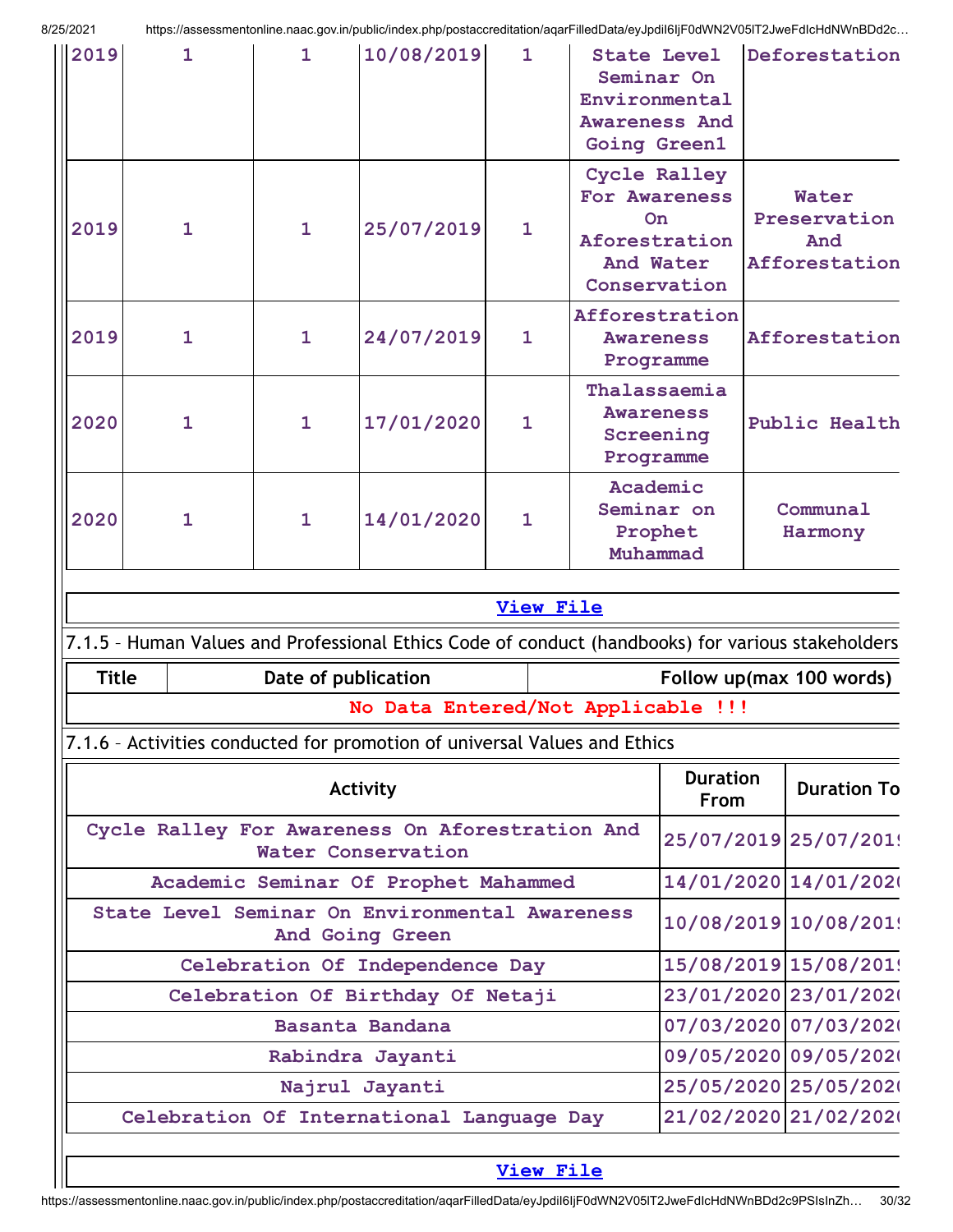7.1.7 – Initiatives taken by the institution to make the campus eco-friendly (at least five)

i) Email is used as much as possible to cut down the use of paper. campus is maintained as plastic free. iii) A lot of trees have been during the year keeping an eye on environmental necessities. iv) Dust placed throughout the campus to keep it clean. v) Smoking and any othe intoxication is strictly prohibited in the college campus. vi) Electro disposal has been systematically done keeping the college environment during this year.

### 7.2 – Best Practices

#### 7.2.1 – Describe at least two institutional best practices

Best practice 1 Title: International Film Festival Objective: The int holding the festival was to introduce to this section of first gene learner communities the importance of audio visual medium as mode entertainment and information. Coming from largely marginalised section society, the festival not only added to the students entertainment in way but it also opened before them a new and powerful medium of ar expression, a new language of self expression in the film medium. Pra $\epsilon$ of the best practices that were initiated this year was that of hold annual international film festival. It was a three day long festiva between 20th and 22nd January, 2021 in which feature films, short fi documentary films where screen ed in the college seminar hall. Impact of students and other members of the stakeholders took part in viewing schedule of the festival is given below to give some idea regarding variety of films showcased in it. 1 st INTERNATIONAL FILM FESTIVAL ORGANISED BY Internal Quality Assurance Cell CHANDRAKETUGARH SAHIDULL MAHAVIDYALAYA Schedule Date 20.01.2020 (Monday) Time : 12.00 Noon In Programme Inaugurator : Time : 01.00 p.m. Pather Panchali (1955) Time Ambani Prof. Sanjoy Mukhopadhyay Former Head, Dept. of Film Studies, University Dir :Satyajit Ray 2h 6m Bengali (2014) Dir: Vinod Nag 18 21.01.2020 (Tuesday) Time :1.00 P.M. Gente Del Po (1947) Dir: Michae Antinioni 11m 2s Italian Time : 1.15P.M. The Garden of Words (2013) Di Shinkai 46m Japanese Time : 2.00 P.M. Bicycle Thieves (1948) Dir: Vi Sica 1h 33m Italian 22.01.2020 (Wednesday) Time: 1.00 Ajantrik (195 Ritwik Ghatak 1h 36m Bengali Time : 02.45 P.M. Father and Daughter (20 Michael Dudok De Wit 8m 30s Dutch Time : 3.00 The Kid (1921) Dir: C Chaplin 52m 3s Silent The inaugural program was a particularly enlight with eminent film academician Sanjay Mukhopadhyay speaking on the lan cinema and the necessary of organizing these festivals. The program between and it is hoped that it will be held every year from now onwa normal circumstances. Best Practice 2 Title: Environment Awareness P Objective: To develop environmental awareness among all members o stakeholders, and try to spread it in a larger geographical domain of college is a part. Practice: Another best practice adopted in this yea focus that was given on environmental issues during the year. The I collaboration with Basirhat College organised a one day state level wo 10th August, 2019 on environmental awareness and going green which cre awareness among all the stakeholders who were the participated in the further and afforestation campaign program was undertaken by the NSS u college and tree plantation campaign was held on ,24.07.19 to spread t